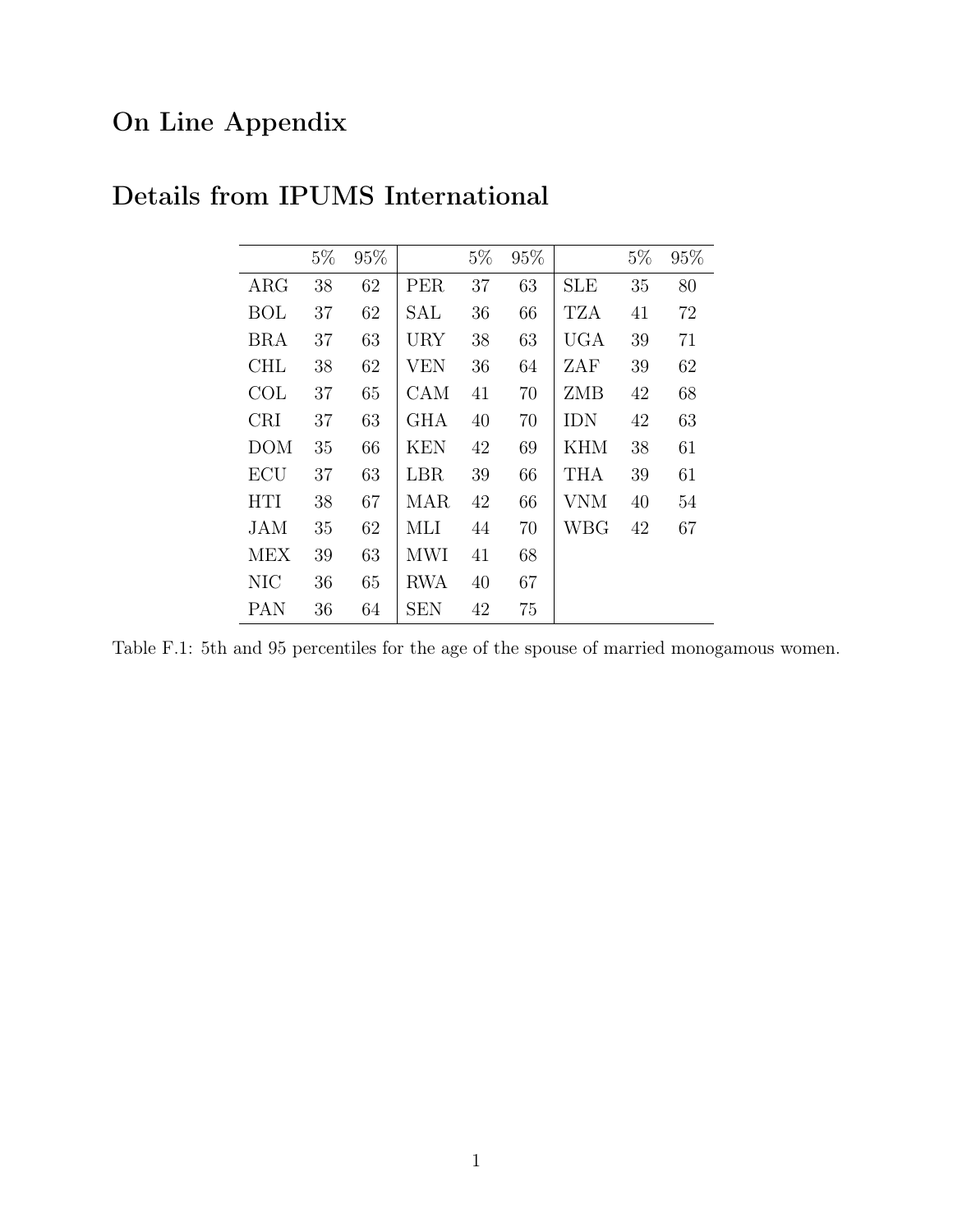|            |           |       | Men         |       |       |           |       | Women |       |       |
|------------|-----------|-------|-------------|-------|-------|-----------|-------|-------|-------|-------|
|            | (1)       | (2)   | (3)         | (4)   | (5)   | (1)       | (2)   | (3)   | (4)   | (5)   |
| ARG        | 0.091     | 0.840 | 0.000       | 0.049 | 0.020 | 0.081     | 0.778 | 0.000 | 0.081 | 0.060 |
| <b>BOL</b> | 0.105     | 0.818 | 0.000       | 0.039 | 0.037 | 0.102     | 0.755 | 0.000 | 0.071 | 0.071 |
| <b>BRA</b> | 0.067     | 0.840 | 0.000       | 0.080 | 0.013 | 0.072     | 0.716 | 0.000 | 0.152 | 0.060 |
| CHL        | 0.135     | 0.781 | 0.000       | 0.068 | 0.016 | 0.155     | 0.704 | 0.000 | 0.102 | 0.039 |
| COL        | 0.168     | 0.752 | 0.000       | 0.062 | 0.019 | 0.163     | 0.674 | 0.000 | 0.105 | 0.058 |
| CRI        | 0.115     | 0.813 | 0.000       | 0.063 | 0.010 | 0.131     | 0.706 | 0.000 | 0.129 | 0.034 |
| DOM        | 0.090     | 0.718 | 0.000       | 0.177 | 0.015 | $0.036\,$ | 0.658 | 0.000 | 0.258 | 0.048 |
| ECU        | 0.111     | 0.791 | 0.000       | 0.083 | 0.015 | $0.123\,$ | 0.703 | 0.000 | 0.133 | 0.041 |
| HTI        | 0.091     | 0.836 | 0.000       | 0.045 | 0.028 | 0.068     | 0.788 | 0.000 | 0.077 | 0.066 |
| JAM        | 0.333     | 0.621 | 0.000       | 0.034 | 0.012 | 0.368     | 0.582 | 0.000 | 0.033 | 0.017 |
| <b>MEX</b> | 0.078     | 0.859 | 0.000       | 0.044 | 0.019 | 0.088     | 0.760 | 0.000 | 0.094 | 0.058 |
| <b>NIC</b> | 0.110     | 0.813 | 0.000       | 0.059 | 0.018 | 0.103     | 0.663 | 0.000 | 0.170 | 0.065 |
| PAN        | 0.163     | 0.735 | 0.000       | 0.091 | 0.011 | $0.102\,$ | 0.692 | 0.000 | 0.179 | 0.027 |
| PER        | 0.114     | 0.821 | 0.000       | 0.046 | 0.019 | 0.087     | 0.778 | 0.000 | 0.090 | 0.045 |
| SAL        | 0.135     | 0.810 | 0.000       | 0.040 | 0.015 | 0.196     | 0.655 | 0.000 | 0.090 | 0.058 |
| <b>URY</b> | 0.104     | 0.808 | 0.000       | 0.073 | 0.015 | 0.082     | 0.744 | 0.000 | 0.129 | 0.045 |
| <b>VEN</b> | 0.154     | 0.767 | 0.000       | 0.067 | 0.013 | 0.140     | 0.658 | 0.000 | 0.156 | 0.047 |
| CAM        | 0.095     | 0.681 | 0.160       | 0.029 | 0.036 | 0.112     | 0.492 | 0.197 | 0.049 | 0.150 |
| <b>GHA</b> | 0.051     | 0.840 | 0.000       | 0.082 | 0.027 | 0.033     | 0.724 | 0.000 | 0.142 | 0.100 |
| <b>KEN</b> | 0.044     | 0.750 | 0.158       | 0.030 | 0.019 | 0.050     | 0.607 | 0.192 | 0.044 | 0.107 |
| LBR        | 0.123     | 0.766 | 0.048       | 0.045 | 0.017 | 0.108     | 0.682 | 0.043 | 0.064 | 0.104 |
| MAR        | 0.051     | 0.928 | 0.000       | 0.012 | 0.009 | 0.077     | 0.772 | 0.000 | 0.053 | 0.098 |
| MLI        | 0.033     | 0.574 | 0.371       | 0.006 | 0.016 | $0.031\,$ | 0.422 | 0.465 | 0.014 | 0.068 |
| <b>MWI</b> | 0.019     | 0.922 | 0.000       | 0.037 | 0.022 | 0.014     | 0.751 | 0.000 | 0.106 | 0.129 |
| <b>RWA</b> | 0.038     | 0.835 | 0.062       | 0.015 | 0.050 | 0.033     | 0.540 | 0.086 | 0.034 | 0.307 |
| <b>SEN</b> | 0.044     | 0.677 | 0.262       | 0.009 | 0.008 | 0.032     | 0.380 | 0.506 | 0.024 | 0.057 |
| <b>SLE</b> | 0.092     | 0.588 | 0.258       | 0.039 | 0.023 | 0.061     | 0.478 | 0.297 | 0.042 | 0.122 |
| TZA        | 0.054     | 0.849 | 0.000       | 0.063 | 0.033 | 0.051     | 0.703 | 0.000 | 0.123 | 0.123 |
| <b>UGA</b> | 0.050     | 0.656 | 0.186       | 0.072 | 0.037 | 0.032     | 0.519 | 0.166 | 0.113 | 0.171 |
| ZAF        | 0.160     | 0.767 | $\,0.003\,$ | 0.046 | 0.024 | 0.214     | 0.626 | 0.000 | 0.078 | 0.082 |
| ZMB        | 0.030     | 0.893 | 0.000       | 0.041 | 0.036 | $0.027\,$ | 0.682 | 0.000 | 0.111 | 0.180 |
| $\rm{IDN}$ | $0.012\,$ | 0.945 | 0.000       | 0.010 | 0.033 | $0.022\,$ | 0.829 | 0.000 | 0.036 | 0.113 |
| <b>KHM</b> | 0.018     | 0.957 | 0.000       | 0.010 | 0.014 | 0.053     | 0.804 | 0.000 | 0.050 | 0.093 |
| <b>THA</b> | 0.048     | 0.908 | 0.000       | 0.017 | 0.027 | 0.076     | 0.812 | 0.000 | 0.034 | 0.078 |
| <b>VNM</b> | $0.017\,$ | 0.960 | 0.000       | 0.013 | 0.010 | 0.047     | 0.857 | 0.000 | 0.031 | 0.065 |
| <b>WBG</b> | 0.013     | 0.972 | 0.000       | 0.005 | 0.010 | 0.079     | 0.821 | 0.000 | 0.020 | 0.080 |

Table F.2: Percentage of men and women by marital status and country. (1): single/never married, (2): monogamous marriage/in union (monogamous), (3): polygamous marriage, (4): separated/divorced/spouse absent, and (5): widowed.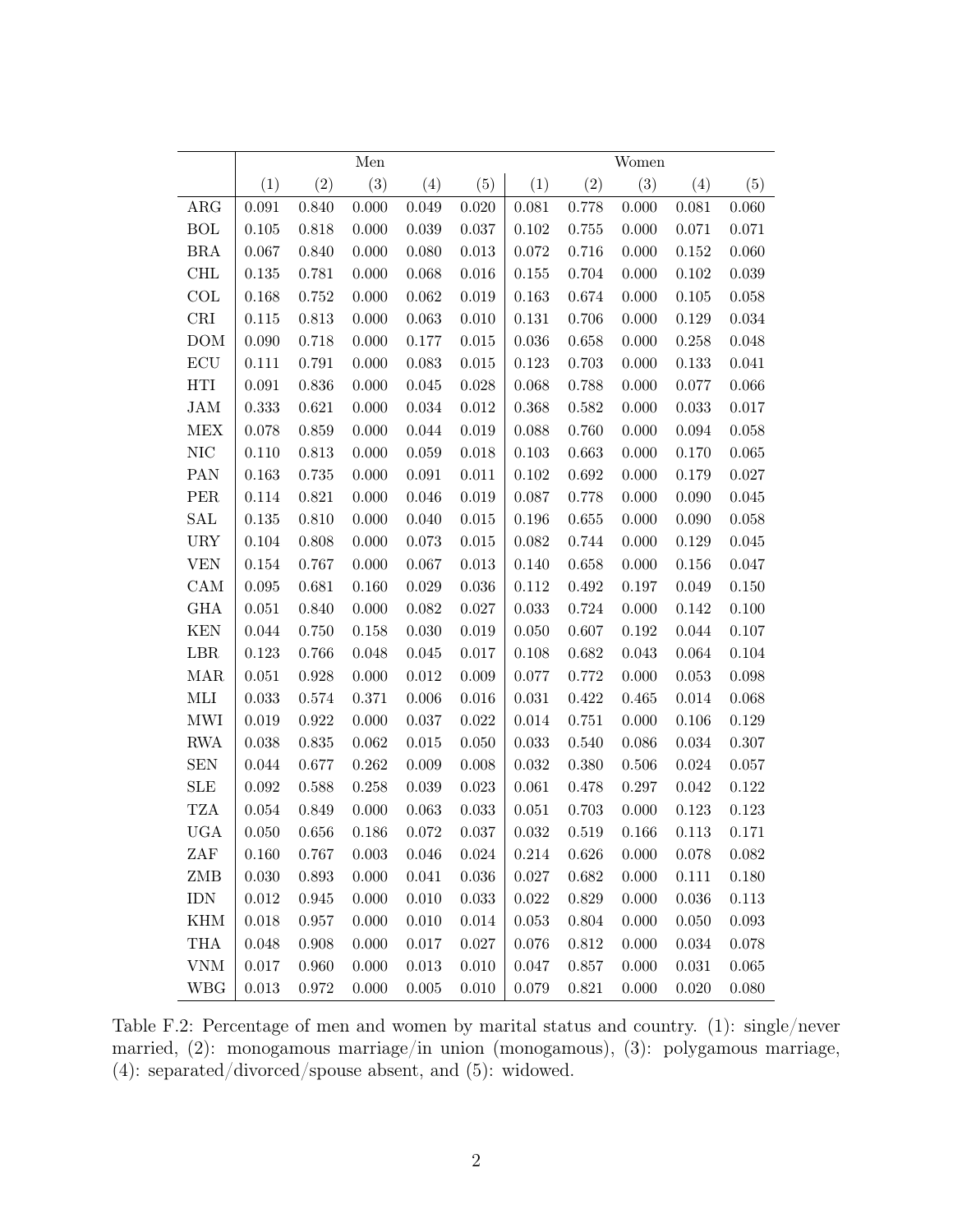Empirical Moments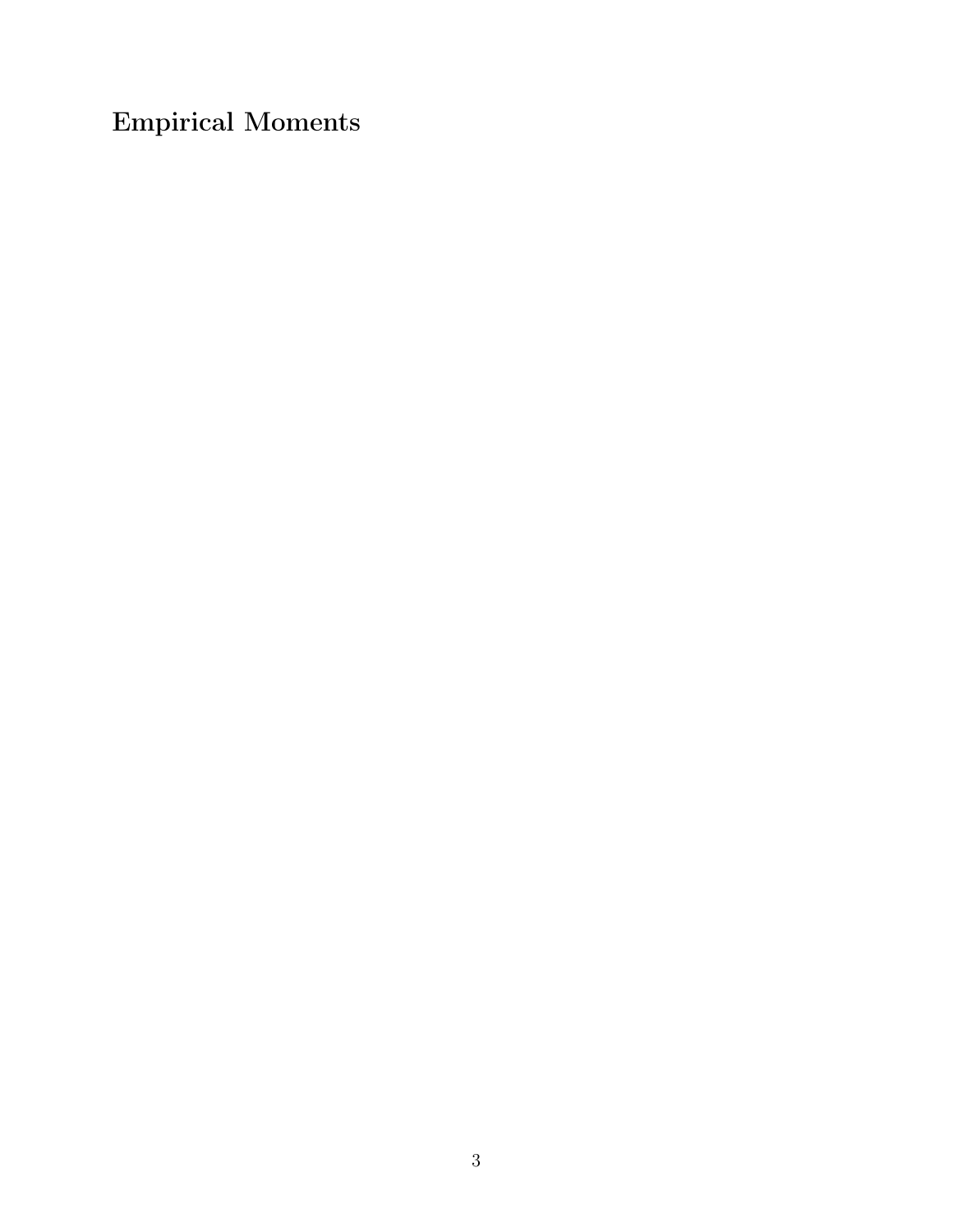| Yrschl.                         | $\overline{0}$ | $\mathbf{1}$ | $\overline{2}$ | 3    | $\overline{4}$ | $\overline{5}$ | 6    | $\overline{7}$ | 8    | 9    | 10   | 11   | 12   | 13   | 14       | 15   | 16       | 17       | $18+$ | Mean                |
|---------------------------------|----------------|--------------|----------------|------|----------------|----------------|------|----------------|------|------|------|------|------|------|----------|------|----------|----------|-------|---------------------|
| ARG                             | 5.37           | 4.95         | 4.64           | 4.14 | 3.87           | 3.69           | 2.94 | 2.93           | 2.78 | 2.73 | 2.68 | 2.70 | 2.56 | 2.63 | 2.64     | 2.64 | 2.63     | 2.67     | 2.57  | 3.18                |
| <b>BOL</b>                      | 5.46           | 5.25         | 5.27           | 5.15 | 5.19           | 4.87           | 4.67 | 4.56           | 4.33 | 4.15 | 4.16 | 4.02 | 3.36 | 3.27 | 3.11     | 2.93 | 3.02     | 2.68     |       | 4.70                |
| <b>BRA</b>                      | 5.23           | 4.75         | 4.41           | 3.97 | 3.37           | 3.34           | 3.07 | 2.95           | 2.80 | 2.72 | 2.62 | 2.47 | 2.37 | 2.32 | 2.29     | 2.24 | 2.22     | 2.24     |       | 3.49                |
| <b>CHL</b>                      | 3.77           | 3.52         | 3.89           | 3.72 | 3.55           | 3.47           | 3.32 | 3.17           | 3.04 | 2.87 | 2.89 | 2.84 | 2.64 | 2.54 | 2.52     | 2.55 | 2.53     | 2.53     | 2.57  | 2.96                |
| COL                             | 5.14           | $4.57\,$     | 4.38           | 4.15 | 3.94           | 3.47           | 3.16 | 3.03           | 2.92 | 2.81 | 2.76 | 2.53 | 2.34 | 2.36 | 2.26     | 2.23 | 2.19     | 2.21     |       | 3.34                |
| $\operatorname{CRI}$            | 5.58           | 5.06         | 5.00           | 4.69 | 4.61           | 4.45           | 3.81 | 3.59           | 3.41 | 3.27 | 3.15 | 2.96 | 2.80 | 2.81 | 2.81     | 2.79 | 2.70     | 2.71     | 2.54  | 3.75                |
| <b>DOM</b>                      | 4.26           | 4.12         | 4.06           | 3.96 | 3.86           | 3.71           | 3.58 | 3.53           | 3.34 | 3.21 | 3.07 | 3.00 | 2.85 | 2.73 | 2.72     | 2.68 | 2.58     | 2.56     | 2.56  | 3.39                |
| ECU                             | 5.50           | 4.90         | 4.71           | 4.78 | 4.74           | 4.53           | 4.15 | 3.91           | 3.64 | 3.31 | 3.27 | 3.20 | 2.92 | 2.71 | 2.63     | 2.61 | 2.52     | 2.47     | 2.43  | 3.68                |
| HTI                             | 4.97           | 4.79         | 4.62           | 4.67 | 4.55           | 4.40           | 4.26 | 3.90           | 3.84 | 3.73 | 3.83 | 3.04 | 2.95 | 2.73 |          |      |          | 2.58     | 2.45  | 4.77                |
| JAM                             |                |              |                |      |                | 4.72           | 4.66 | 4.53           | 4.47 | 4.34 | 4.02 | 3.97 | 3.83 | 3.57 | 3.27     | 2.92 | 2.51     | 2.58     | 2.31  | 3.78                |
| MEX                             | 5.19           | 4.86         | 4.77           | 4.54 | 4.40           | 4.24           | 3.71 | 3.47           | 3.31 | 3.13 | 2.71 | 2.72 | 2.61 | 2.66 | 2.53     | 2.45 | 2.42     | $2.35\,$ | 2.29  | $\bf 3.51$          |
| $\rm NIC$                       | 6.61           | 6.14         | 5.99           | 5.63 | 5.23           | 4.91           | 4.48 | 4.02           | 3.93 | 3.60 | 3.55 | 3.12 | 2.97 | 2.79 | 2.85     | 2.64 | 2.57     | 2.39     |       | $\boldsymbol{5.02}$ |
| PAN                             | 5.88           | 5.07         | 5.59           | 5.35 | 5.26           | 5.28           | 4.07 | 3.79           | 3.57 | 3.25 | 3.25 | 3.27 | 2.71 | 2.61 | 2.48     | 2.36 | 2.32     | 2.21     | 2.22  | 3.44                |
| PER                             | 5.43           | 5.24         | 5.15           | 4.98 | 4.80           | 4.36           | 4.35 | 4.04           | 3.91 | 3.81 | 3.68 | 3.15 | 2.76 |      |          | 2.46 |          |          |       | 3.87                |
| SAL                             | 4.84           | 4.67         | 4.59           | 4.30 | 4.10           | 3.80           | 3.55 | 3.40           | 3.30 | 2.94 | 2.73 | 2.76 | 2.63 | 2.78 | 2.58     | 2.49 | 2.53     | 2.43     | 2.39  | 3.84                |
| URY                             | 3.59           | 3.99         | 3.92           | 3.80 | 3.64           | 3.33           | 3.05 | 2.91           | 2.87 | 2.55 | 2.51 | 2.33 | 2.53 | 2.45 | 2.48     | 2.50 | 2.40     | 2.34     |       | 2.90                |
| <b>VEN</b>                      | 6.03           | 5.21         | 5.28           | 5.12 | 5.16           | 4.89           | 4.26 | 3.99           | 3.70 | 3.43 | 3.37 | 2.92 | 2.55 | 2.60 | 2.48     | 2.52 | 2.51     | 2.44     |       | 3.93                |
| CAM                             | 5.04           | 4.89         | 5.09           | 5.07 | 5.14           | 5.22           | 5.22 | 5.07           | 5.00 | 4.78 | 4.76 | 4.53 | 4.47 | 4.37 | 4.20     | 3.87 | 4.07     | 3.71     | 3.83  | 4.98                |
| <b>GHA</b>                      | 5.26           | 5.05         | 5.19           | 5.07 | 4.84           | 5.04           | 4.73 | 4.90           | 4.66 | 4.44 | 4.21 | 3.84 | 3.51 | 3.44 | 3.62     | 3.34 | 3.42     | 3.31     | 3.24  | 4.71                |
| <b>KEN</b>                      | 6.43           | 6.71         | 6.71           | 6.72 | 6.68           | 6.70           | 6.48 | 6.30           | 6.02 | 5.70 | 5.35 | 4.85 |      | 4.31 |          |      | 3.57     |          |       | 6.27                |
| LBR                             | 5.34           | 5.22         | 5.87           | 5.28 | 5.83           | 5.48           | 5.37 | 5.45           | 5.33 | 5.15 | 5.16 | 5.52 | 4.62 | 4.55 | 4.32     |      | 3.92     | 3.82     |       | 5.27                |
| MAR                             | 5.30           | 4.26         | 4.06           | 4.21 | 4.13           | 3.94           | 3.80 | 3.65           | 3.61 | 3.31 | 3.18 | 3.14 | 2.83 | 2.69 | 2.60     | 2.70 | $2.52\,$ | 2.49     | 2.54  | 4.86                |
| MLI                             | 5.11           | 5.27         | 5.16           | 5.32 | 5.43           | 5.12           | 5.14 | 5.15           | 4.69 | 4.56 | 4.02 | 3.87 | 3.31 | 3.53 | 4.25     |      | 3.76     |          | 3.50  | 5.08                |
| MWI                             | 5.25           | 5.40         | 5.49           | 5.38 | 5.46           | 5.45           | 5.49 | 5.48           | 5.42 | 5.17 | 4.99 | 4.94 | 4.47 | 4.11 | 4.37     | 3.74 | 3.60     |          |       | 5.30                |
| <b>RWA</b>                      | 5.63           | 5.67         | 5.77           | 5.65 | 5.69           | 5.68           | 5.65 | 5.54           | 5.38 | 5.23 | 5.58 | 4.97 | 4.63 |      |          |      |          |          |       | $\boldsymbol{5.63}$ |
| ${\hbox{\footnotesize\rm SEN}}$ | 5.47           | 5.74         | 5.87           | 5.26 | 5.60           | 5.34           | 5.46 | 5.14           | 5.24 | 5.01 | 4.74 | 4.51 | 4.17 | 4.12 | $4.25\,$ | 3.69 | 3.46     | 3.54     | 3.08  | 5.34                |
| ${\rm SLE}$                     | 4.68           | 5.14         | 4.95           | 5.21 | 4.66           | 4.86           | 4.91 | 4.58           |      |      | 3.98 |      |      | 3.69 |          |      | 2.96     |          |       | $\bf 4.62$          |
| <b>TZA</b>                      | 6.14           | 6.33         | 6.32           | 6.41 | 6.45           | 6.31           | 6.34 | 5.81           | 5.60 | 5.69 | 6.06 | 4.69 |      | 4.04 |          |      | 4.87     |          |       | 6.07                |
| <b>UGA</b>                      | 6.13           | 6.39         | 6.54           | 6.57 | 6.67           | 6.59           | 6.75 | 6.69           | 6.66 | 6.36 | 6.27 | 5.77 | 6.41 | 5.38 | 5.50     |      |          | 4.18     |       | 6.30                |
| ZAF                             | 4.40           | 4.22         | 4.15           | 4.24 | 4.17           | 4.05           | 3.95 | 3.83           | 3.60 | 3.51 | 3.07 | 3.09 | 2.70 |      |          |      | 2.62     |          |       | $\bf 3.61$          |
| ZMB                             | 5.63           | 5.78         | 5.87           | 5.96 | 5.91           | 5.85           | 5.98 | 5.84           | 5.74 | 5.49 | 5.51 | 5.46 | 4.93 |      | 4.49     |      | 3.38     |          |       | 5.64                |
| <b>IDN</b>                      | 4.00           | 4.21         | 4.08           | 4.33 | 4.30           | 4.31           | 4.18 | 4.43           | 4.25 | 4.12 | 3.73 | 4.14 | 3.52 | 3.14 | 3.38     | 2.96 | 2.80     |          |       | 4.09                |
| <b>KHM</b>                      | 4.65           | 4.72         | 4.54           | 4.47 | 4.30           | 4.22           | 4.10 | 3.90           | 3.87 | 3.83 | 4.12 | 4.14 | 3.57 |      | 3.13     |      | 2.42     |          |       | 4.38                |
| <b>THA</b>                      | 3.19           | 2.87         | 2.88           | 2.82 | 2.66           | 2.51           | 2.47 | 2.36           | 2.67 | 2.29 | 2.20 | 2.13 | 2.09 |      |          |      | 1.98     | 2.01     |       | 2.64                |
| <b>VNM</b>                      | 3.16           | 3.33         | 3.26           | 3.14 | 3.04           | 2.88           | 2.86 | 2.79           | 2.72 | 2.69 | 2.42 | 2.18 | 2.29 | 2.03 | 2.07     | 2.07 | 1.93     | 1.91     | 1.86  | 2.69                |
| <b>WBG</b>                      | 8.02           | 8.15         | 8.28           | 7.94 | 7.77           | 7.94           | 7.49 | 7.76           | 7.30 | 7.44 | 7.65 | 7.15 | 6.50 |      | 5.61     |      | 4.36     | 3.83     |       | 7.39                |
| All                             | 5.02           | 4.68         | 4.43           | 4.30 | 3.37           | 3.85           | 3.92 | 3.73           | 3.27 | 3.18 | 3.32 | 2.75 | 2.79 | 2.71 | 2.83     | 2.41 | 2.40     | 2.34     | 2.51  | 3.75                |

Table F.3: Completed fertility of mothers – married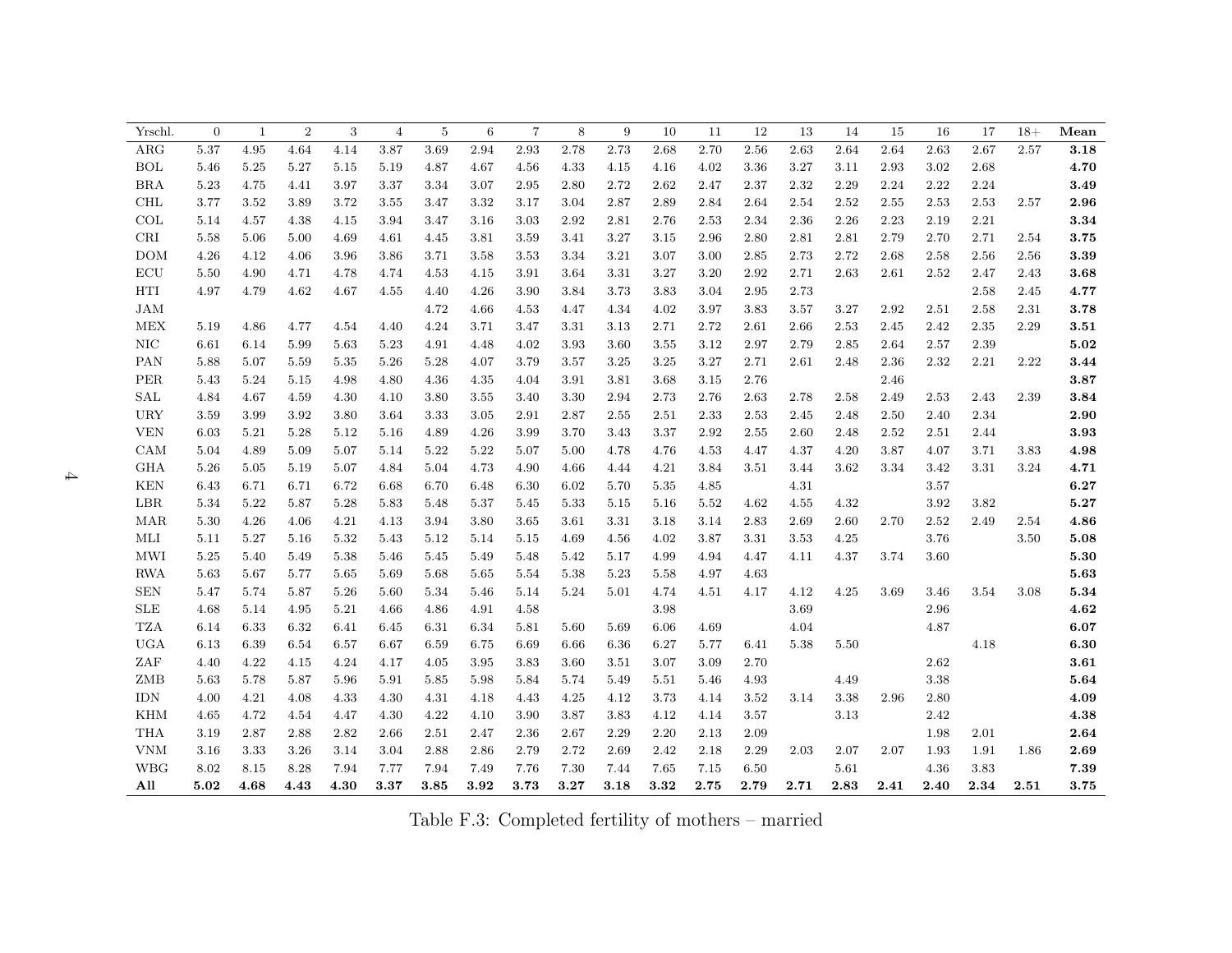| Yrschl.    | $\Omega$ | 1    | $\sqrt{2}$ | 3    | $\overline{4}$ | 5    | 6    | $\overline{7}$ | 8    | 9    | 10   | 11   | 12   | 13   | 14   | 15   | 16   | 17   | $18+$ | Mean       |
|------------|----------|------|------------|------|----------------|------|------|----------------|------|------|------|------|------|------|------|------|------|------|-------|------------|
| $\rm{ARG}$ | 3.49     | 3.19 | 3.13       | 2.77 | 2.74           | 2.53 | 2.14 | 2.02           | 1.76 | 2.11 | 1.59 | 1.59 | 1.45 | 1.80 | 1.47 | 1.54 | 1.38 | 1.31 | 1.46  | 2.32       |
| <b>BOL</b> | 3.43     | 3.38 | 3.44       | 3.55 | 3.45           | 3.37 | 3.28 | 3.37           | 3.50 | 2.73 | 2.96 | 2.80 | 2.17 | 1.85 | 1.94 | 1.92 | 1.66 | 1.49 |       | 3.01       |
| <b>BRA</b> | 2.55     | 2.24 | 2.17       | 1.86 | 1.76           | 1.86 | 1.71 | 1.60           | 1.59 | 1.45 | 1.43 | 1.30 | 1.21 | 1.27 | 1.22 | 1.16 | 1.23 | 1.14 |       | 1.71       |
| CHL        | 2.65     | 2.49 | 2.76       | 2.55 | 2.48           | 2.53 | 2.37 | 2.28           | 2.19 | 2.03 | 2.00 | 2.13 | 1.78 | 1.66 | 1.65 | 1.52 | 1.55 | 1.55 | 1.65  | 2.07       |
| COL        | 3.66     | 3.33 | 3.16       | 2.97 | 2.72           | 2.58 | 2.28 | 2.29           | 2.18 | 2.10 | 1.97 | 1.76 | 1.74 | 1.58 | 1.52 | 1.42 | 1.39 | 1.41 |       | 2.40       |
| CRI        | 4.02     | 4.26 | 3.91       | 3.90 | 3.94           | 3.42 | 2.85 | 3.11           | 2.71 | 2.51 | 2.14 | 2.18 |      | 2.18 | 1.70 | 1.93 | 1.71 | 1.51 |       | 2.91       |
| <b>DOM</b> | 3.33     |      | 3.00       | 2.74 | 3.47           | 2.82 | 3.61 | 3.18           | 2.67 | 2.64 | 2.57 | 2.33 | 2.26 |      |      |      | 1.58 | 1.86 | 2.10  | 2.66       |
| ECU        | 3.26     | 3.66 | 3.38       | 3.11 | 3.19           | 3.32 | 2.88 | 3.16           | 2.70 | 2.50 | 2.39 | 2.30 | 2.06 | 1.87 | 1.85 | 1.71 | 1.61 | 1.58 | 1.58  | 2.49       |
| HTI        | 3.64     |      | 3.05       | 3.27 | 3.72           | 3.28 | 3.14 | 2.74           | 3.61 | 3.33 | 2.38 | 2.30 | 2.36 |      |      |      |      |      |       | $\bf 3.38$ |
| <b>JAM</b> |          |      |            |      |                |      | 4.30 | 3.74           | 3.98 | 3.77 | 3.83 | 3.43 | 3.49 | 2.95 | 2.97 | 2.57 | 1.88 | 1.99 | 1.56  | $\bf 3.39$ |
| <b>MEX</b> | 3.08     | 3.09 | 2.95       | 2.79 | 2.86           | 3.00 | 2.41 | 2.44           | 2.52 | 2.17 | 1.95 | 1.89 | 1.79 | 1.73 | 1.67 | 1.64 | 1.55 | 1.68 | 1.53  | 2.17       |
| NIC        | 4.81     | 5.45 | 4.55       | 4.16 | 4.04           | 4.10 | 3.73 | 3.46           | 3.29 | 3.43 | 2.84 | 2.63 | 2.51 |      | 2.13 |      | 2.01 |      |       | 3.61       |
| <b>PAN</b> | 3.54     |      |            |      |                | 2.94 | 3.17 | 3.10           | 3.18 | 2.80 |      | 2.97 | 2.19 |      | 1.91 | 1.97 | 1.71 | 1.58 | 1.77  | 2.53       |
| PER        | 1.98     | 2.10 | 2.05       | 2.11 | 2.10           | 2.07 | 2.05 | 2.24           | 2.06 | 2.13 | 1.97 | 1.83 | 1.69 |      |      | 1.51 |      |      |       | 1.82       |
| SAL        | 3.44     | 3.27 | 3.26       | 3.17 | 2.94           | 3.09 | 2.90 | 2.68           | 2.79 | 2.51 | 2.64 | 2.25 | 2.05 |      | 1.98 | 1.83 |      | 1.75 | 1.67  | 2.89       |
| <b>URY</b> |          |      | 3.23       | 2.53 | 2.96           | 2.81 | 2.35 |                | 2.78 | 1.77 |      |      |      |      |      |      |      |      |       | 2.31       |
| <b>VEN</b> | 4.86     | 4.29 | 4.45       | 4.30 | 4.24           | 4.07 | 3.63 | 3.45           | 3.11 | 2.90 | 2.61 | 2.21 | 1.81 |      | 2.27 | 2.28 |      | 1.68 |       | 3.32       |
| CAM        | 4.30     | 3.93 | 3.79       | 4.35 | 4.20           | 4.18 | 4.24 | 4.00           | 3.87 | 3.76 | 3.43 | 3.50 | 3.24 | 3.10 | 2.83 | 2.58 | 2.72 |      | 2.82  | 3.96       |
| <b>GHA</b> | 3.66     | 4.19 | 3.09       | 3.44 | 3.38           | 3.21 | 3.51 | 3.65           | 3.15 | 3.03 | 2.66 |      | 2.31 | 2.13 | 2.25 | 1.91 |      |      | 1.82  | 3.00       |
| <b>KEN</b> | 4.90     | 5.18 | 4.89       | 5.03 | 4.31           | 4.87 | 4.20 | 3.93           | 3.64 | 3.34 |      | 2.75 |      |      |      |      | 2.14 |      |       | 4.13       |
| LBR        | 4.39     |      |            |      |                |      | 4.91 |                | 4.23 | 4.05 | 4.51 |      | 3.78 |      |      |      |      |      |       | 4.18       |
| MLI        | 3.94     |      |            |      |                |      |      |                | 2.65 |      |      |      |      |      |      |      |      |      |       | 3.67       |
| <b>MWI</b> | 4.46     |      |            |      |                |      |      |                | 4.52 |      |      |      |      |      |      |      |      |      |       | 4.24       |
| <b>RWA</b> | 3.52     | 3.58 | 3.09       | 3.38 | 3.64           | 3.97 | 3.07 |                |      |      |      |      |      |      |      |      |      |      |       | $\bf 3.45$ |
| <b>SEN</b> | 4.09     |      |            |      |                |      | 3.15 |                |      |      | 2.35 |      |      |      |      |      |      |      |       | 3.68       |
| <b>SLE</b> | 4.62     |      |            |      |                |      | 4.47 | 3.34           |      |      | 3.16 |      |      |      |      |      | 2.85 |      |       | 4.14       |
| <b>TZA</b> | 4.67     | 6.24 | 4.57       | 4.24 | 4.69           | 4.40 | 4.83 | 3.93           |      | 2.99 |      | 3.01 |      | 3.64 |      |      | 4.11 |      |       | 4.26       |
| <b>UGA</b> | 5.04     | 5.12 | 5.31       | 4.54 | 4.82           | 4.98 | 5.23 | 4.94           |      | 4.77 | 3.66 | 3.98 |      |      | 3.75 |      |      | 2.92 |       | 4.78       |
| ZAF        | 3.14     | 3.06 | 2.99       | 2.97 | 2.96           | 3.04 | 2.88 | 2.85           | 2.74 | 2.69 | 2.55 | 2.48 | 2.28 |      |      |      | 2.09 |      |       | 2.81       |
| ZMB        | 3.58     |      |            |      |                |      | 3.80 | 3.75           |      | 3.17 |      |      | 2.31 |      | 2.06 |      |      |      |       | $\bf 3.13$ |
| <b>KHM</b> | 3.21     |      |            | 2.73 | 2.66           |      |      |                |      |      |      |      |      |      |      |      |      |      |       | 3.01       |
| <b>VNM</b> |          | 1.37 | 1.33       | 1.39 | 1.42           | 1.34 | 1.37 | 1.28           | 1.30 | 1.21 | 1.45 | 1.18 | 1.30 |      |      | 1.30 | 1.24 |      |       | 1.29       |
| All        | 3.62     | 3.15 | 3.14       | 3.00 | 2.77           | 2.76 | 2.81 | 3.01           | 2.55 | 2.31 | 2.45 | 1.97 | 1.97 | 1.93 | 1.92 | 1.56 | 1.67 | 1.57 | 1.62  | 2.62       |

Note: For Morocco, Indonesia, Thailand and Palestine the Census only provided information on completed fertility for married women.

Table F.4: Completed fertility of mothers – singles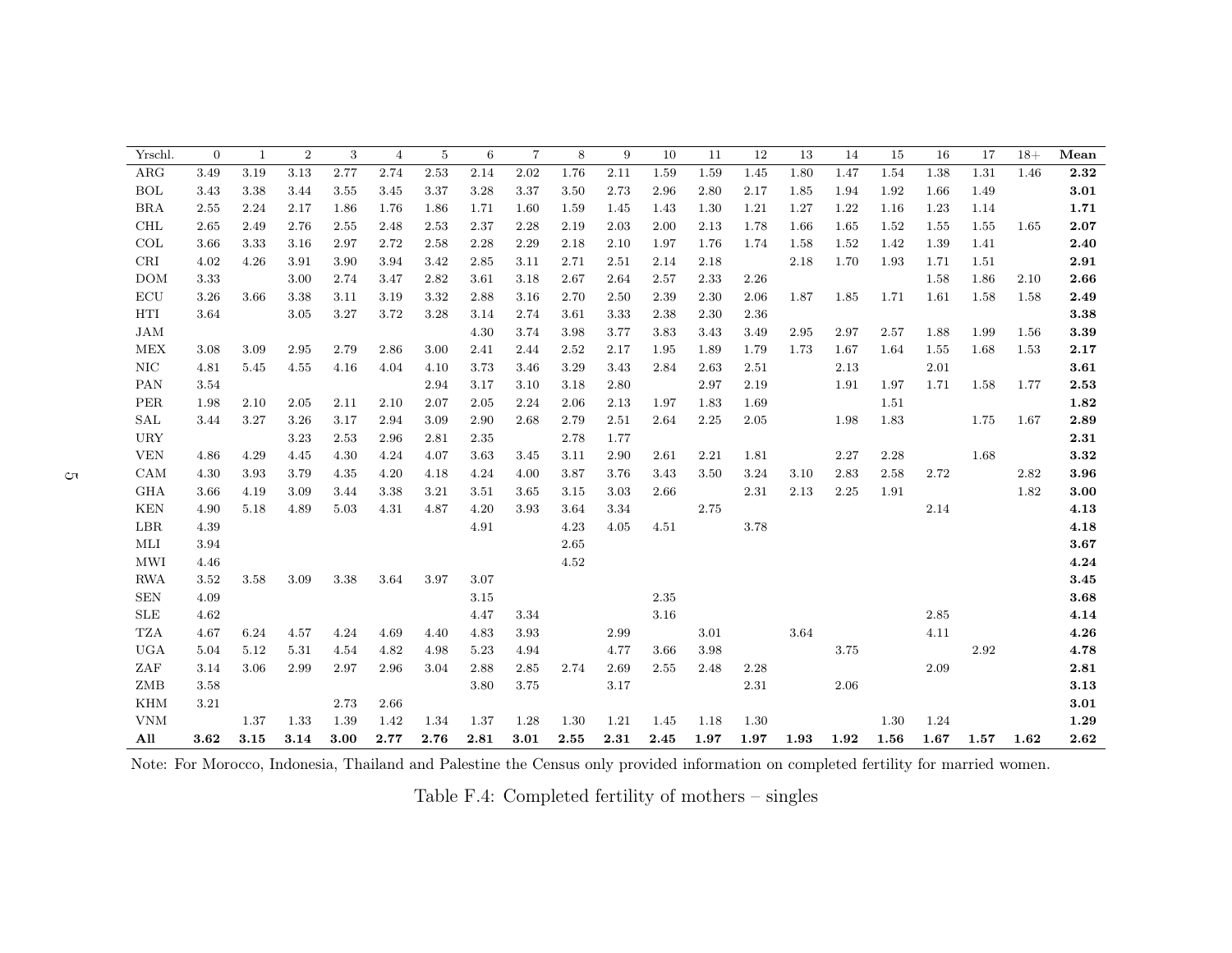| Yrschl.              | $\overline{0}$ | 1    | $\overline{2}$ | $\sqrt{3}$ | $\overline{4}$ | 5    | 6    | $\overline{7}$ | 8    | 9    | 10   | 11   | 12         | 13         | 14   | 15   | 16   | 17   | $18+$ | Mean                |
|----------------------|----------------|------|----------------|------------|----------------|------|------|----------------|------|------|------|------|------------|------------|------|------|------|------|-------|---------------------|
| ARG                  | 0.06           | 0.09 | 0.06           | 0.07       | 0.07           | 0.07 | 0.07 | 0.07           | 0.07 | 0.07 | 0.07 | 0.09 | 0.07       | 0.10       | 0.09 | 0.07 | 0.09 | 0.08 | 0.10  | 0.07                |
| <b>BOL</b>           | 0.04           | 0.03 | 0.03           | 0.03       | 0.03           | 0.03 | 0.03 |                |      |      |      |      | 0.02       |            |      |      | 0.03 | 0.05 |       | 0.03                |
| <b>BRA</b>           | 0.05           | 0.04 | 0.04           | 0.04       | 0.04           | 0.04 | 0.04 | 0.04           | 0.05 | 0.04 | 0.05 | 0.06 | 0.07       | 0.08       | 0.07 | 0.09 | 0.10 | 0.11 |       | 0.05                |
| <b>CHL</b>           | 0.03           | 0.02 | 0.03           | 0.02       | 0.03           | 0.02 | 0.02 | 0.03           | 0.02 | 0.02 | 0.02 | 0.02 | 0.03       | 0.04       | 0.04 | 0.04 | 0.05 | 0.04 | 0.05  | 0.03                |
| COL                  | 0.09           | 0.05 | 0.04           | 0.05       | 0.05           | 0.04 | 0.05 | 0.04           | 0.05 | 0.05 | 0.05 | 0.06 | 0.07       | 0.06       | 0.07 | 0.06 | 0.08 | 0.09 |       | 0.06                |
| CRI                  |                |      |                | 0.02       |                |      | 0.02 |                |      |      |      | 0.03 |            |            | 0.05 |      | 0.05 |      |       | 0.03                |
| <b>DOM</b>           | 0.05           | 0.04 | 0.03           | 0.04       | 0.03           | 0.03 | 0.04 | 0.03           | 0.03 | 0.03 | 0.03 | 0.04 | 0.05       |            | 0.05 | 0.05 | 0.07 | 0.06 | 0.07  | $\bf 0.04$          |
| $\operatorname{ECU}$ | 0.06           | 0.03 | 0.04           | 0.03       | 0.04           | 0.05 | 0.04 | 0.03           | 0.03 | 0.03 | 0.04 | 0.04 | 0.05       | $\rm 0.05$ | 0.05 | 0.06 | 0.05 | 0.07 | 0.07  | $\bf 0.05$          |
| HTI                  | 0.07           |      | 0.05           | 0.05       | 0.05           | 0.07 | 0.06 |                |      | 0.07 | 0.09 | 0.08 | 0.08       | 0.10       |      |      |      |      |       | 0.07                |
| <b>JAM</b>           |                |      |                |            |                |      |      |                | 0.04 |      |      |      |            |            |      |      |      |      |       | 0.05                |
| MEX                  | 0.03           | 0.02 | 0.02           | 0.02       | 0.02           | 0.02 | 0.02 | 0.02           | 0.02 | 0.02 | 0.03 | 0.03 | 0.03       | 0.03       | 0.05 | 0.04 | 0.05 | 0.06 | 0.08  | $\boldsymbol{0.03}$ |
| NIC                  | 0.02           |      |                | 0.02       |                |      | 0.02 |                |      |      |      | 0.03 |            |            |      |      | 0.04 |      |       | $\bf 0.02$          |
| PAN                  | 0.03           |      |                |            |                |      | 0.02 |                |      | 0.02 |      |      | 0.05       |            | 0.08 | 0.05 | 0.07 | 0.07 | 0.08  | $\bf 0.04$          |
| PER                  | 0.02           | 0.02 | 0.02           | 0.02       | 0.02           | 0.02 | 0.01 | 0.02           | 0.02 | 0.02 | 0.02 | 0.03 | 0.03       |            |      | 0.04 |      |      |       | $\bf 0.03$          |
| $\operatorname{SAL}$ | 0.05           |      | 0.03           | 0.04       | 0.04           | 0.05 | 0.04 | 0.05           |      | 0.04 |      |      | 0.04       |            |      | 0.05 |      | 0.07 |       | $\bf 0.04$          |
| <b>URY</b>           |                |      |                | 0.04       | 0.06           | 0.06 | 0.06 |                | 0.07 | 0.06 | 0.06 | 0.08 |            |            |      | 0.11 | 0.08 | 0.11 |       | $\boldsymbol{0.06}$ |
| <b>VEN</b>           | 0.02           | 0.03 | 0.02           | 0.02       | 0.02           | 0.02 | 0.02 | 0.02           | 0.03 | 0.02 | 0.03 | 0.04 | 0.06       |            |      |      |      |      |       | 0.03                |
| CAM                  | 0.14           | 0.20 | 0.20           | 0.15       | 0.17           | 0.16 | 0.18 | 0.18           | 0.17 | 0.19 | 0.22 | 0.21 | 0.19       | 0.19       |      | 0.22 | 0.20 |      | 0.20  | 0.17                |
| <b>GHA</b>           | 0.07           | 0.09 | 0.07           | 0.09       | 0.10           | 0.07 | 0.09 | 0.07           | 0.06 | 0.09 | 0.08 | 0.11 | 0.14       | 0.11       | 0.11 | 0.10 |      | 0.14 | 0.12  | 0.08                |
| <b>KEN</b>           | 0.03           | 0.03 | 0.02           | 0.02       | 0.02           | 0.02 | 0.02 | 0.02           | 0.03 |      |      | 0.02 |            |            |      |      |      |      |       | 0.03                |
| LBR                  | 0.10           |      |                |            |                |      |      |                | 0.15 |      |      |      | 0.12       |            |      |      |      |      |       | 0.11                |
| MAR                  | 0.05           |      | 0.07           | 0.05       | 0.05           | 0.06 | 0.06 | 0.07           | 0.06 | 0.06 | 0.06 | 0.07 | 0.08       | 0.11       | 0.07 |      | 0.09 |      |       | $\boldsymbol{0.06}$ |
| MLI                  | 0.14           |      |                | 0.16       | 0.11           | 0.11 | 0.14 |                | 0.10 | 0.16 |      |      |            |            |      |      |      |      |       | 0.14                |
| <b>MWI</b>           | 0.06           | 0.04 | 0.05           | 0.05       | 0.04           | 0.05 | 0.04 | 0.04           | 0.04 |      | 0.05 |      | 0.07       |            |      |      |      |      |       | 0.05                |
| <b>RWA</b>           | 0.02           |      |                | 0.02       |                |      | 0.01 |                |      |      |      |      |            |            |      |      |      |      |       | 0.02                |
| <b>SEN</b>           | 0.04           |      |                |            |                |      | 0.03 |                |      |      | 0.05 |      |            |            |      |      |      |      |       | 0.04                |
| <b>SLE</b>           | 0.09           |      | 0.24           |            |                |      |      | 0.08           |      |      | 0.10 |      |            |            |      |      |      |      |       | 0.09                |
| <b>TZA</b>           | 0.05           |      | 0.04           | 0.04       | 0.04           | 0.03 | 0.03 | 0.03           |      |      |      | 0.04 |            |            |      |      |      |      |       | 0.04                |
| <b>UGA</b>           | 0.06           | 0.05 | 0.04           | 0.04       | 0.04           | 0.03 | 0.04 | 0.04           |      |      |      | 0.03 |            |            | 0.03 |      |      |      |       | 0.05                |
| ZAF                  | 0.06           | 0.07 | 0.06           | 0.05       | 0.06           | 0.05 | 0.06 | 0.06           | 0.05 | 0.05 | 0.05 | 0.05 | $\,0.05\,$ |            |      |      | 0.07 |      |       | $\boldsymbol{0.05}$ |
| ZMB                  | 0.11           | 0.08 | 0.10           | 0.07       | 0.08           | 0.09 | 0.07 | 0.07           | 0.07 | 0.07 | 0.07 |      | 0.11       |            | 0.08 |      |      |      |       | $\boldsymbol{0.09}$ |
| <b>IDN</b>           | 0.07           | 0.06 | 0.06           | 0.04       | 0.04           | 0.03 | 0.03 |                |      | 0.03 |      |      | 0.02       |            |      |      |      |      |       | 0.04                |
| <b>KHM</b>           | 0.04           | 0.04 | 0.03           | 0.03       | 0.02           | 0.03 | 0.03 | 0.04           | 0.03 | 0.04 | 0.04 | 0.04 | 0.05       |            |      |      | 0.16 |      |       | 0.03                |
| <b>THA</b>           | 0.06           |      | 0.06           | 0.09       | 0.06           |      | 0.10 | 0.07           |      | 0.08 |      |      | 0.08       |            |      |      | 0.09 | 0.20 |       | 0.06                |
| <b>VNM</b>           |                | 0.02 | 0.02           | 0.02       | 0.02           | 0.02 | 0.02 | 0.02           | 0.03 | 0.01 | 0.03 | 0.02 | 0.02       |            |      | 0.02 | 0.03 | 0.02 | 0.03  | 0.02                |
| <b>WBG</b>           | 0.05           |      |                |            |                |      | 0.05 |                |      |      |      |      | 0.04       |            | 0.07 |      |      |      |       | 0.04                |
| All                  | 0.06           | 0.04 | 0.04           | 0.04       | 0.05           | 0.04 | 0.03 | 0.05           | 0.04 | 0.03 | 0.06 | 0.05 | 0.04       | 0.06       | 0.06 | 0.07 | 0.07 | 0.08 | 0.08  | 0.05                |

Table F.5: Childlessness rate – married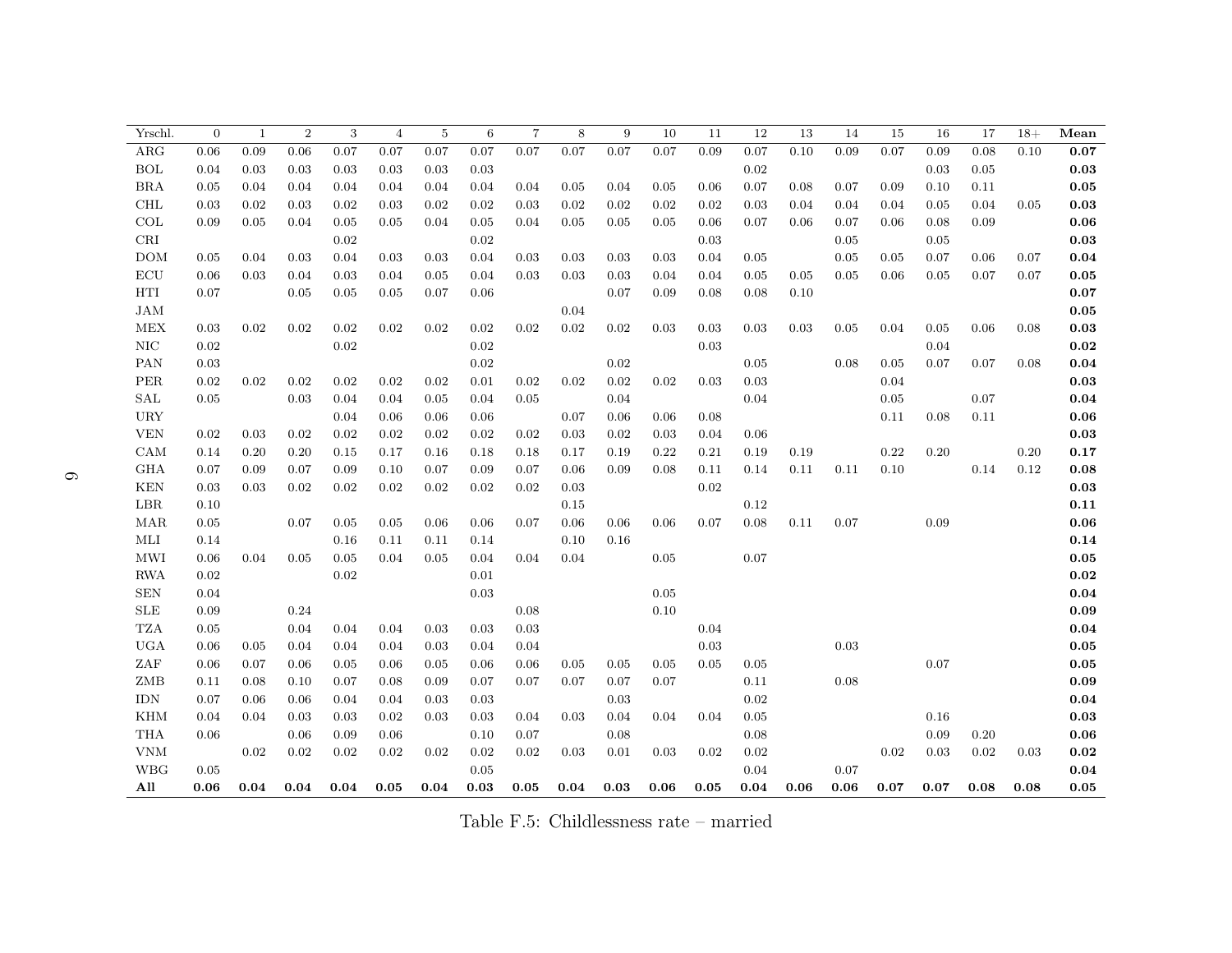| Yrschl.    | $\overline{0}$ | $\mathbf{1}$ | $\overline{2}$ | 3    | 4    | 5    | 6        | $\overline{7}$ | 8    | 9    | 10   | 11   | 12   | 13   | 14   | 15   | 16   | 17   | $18+$ | Mean       |
|------------|----------------|--------------|----------------|------|------|------|----------|----------------|------|------|------|------|------|------|------|------|------|------|-------|------------|
| $\rm{ARG}$ | 0.63           | 0.57         | 0.49           | 0.53 | 0.55 | 0.56 | 0.72     | 0.68           | 0.74 | 0.72 | 0.77 | 0.78 | 0.88 | 0.87 | 0.88 | 0.90 | 0.91 | 0.93 | 0.92  | 0.74       |
| <b>BOL</b> | 0.31           | 0.28         | 0.26           | 0.27 | 0.20 | 0.26 | 0.24     |                | 0.20 |      | 0.25 | 0.23 | 0.32 |      |      | 0.38 | 0.41 | 0.52 |       | 0.30       |
| <b>BRA</b> | 0.80           | 0.73         | 0.73           | 0.72 | 0.72 | 0.65 | 0.68     | 0.68           | 0.73 | 0.69 | 0.74 | 0.81 | 0.84 | 0.85 | 0.89 | 0.89 | 0.89 | 0.90 |       | 0.78       |
| <b>CHL</b> | 0.42           | 0.32         | 0.31           | 0.25 | 0.25 | 0.24 | 0.30     | 0.28           | 0.27 | 0.29 | 0.28 | 0.27 | 0.39 | 0.49 | 0.45 | 0.50 | 0.56 | 0.61 | 0.70  | 0.37       |
| COL        | 0.44           | 0.23         | 0.24           | 0.27 | 0.26 | 0.28 | 0.28     | 0.29           | 0.26 | 0.36 | 0.36 | 0.45 | 0.46 | 0.49 | 0.60 | 0.63 | 0.64 | 0.65 |       | 0.39       |
| CRI        | 0.43           |              |                | 0.21 | 0.26 | 0.21 | 0.28     |                | 0.29 | 0.28 |      | 0.42 |      | 0.43 | 0.48 | 0.54 | 0.50 | 0.62 |       | 0.33       |
| <b>DOM</b> | 0.62           |              |                | 0.47 |      |      |          | 0.46           | 0.32 | 0.41 | 0.59 | 0.45 | 0.59 |      | 0.59 | 0.68 | 0.77 | 0.72 | 0.72  | 0.57       |
| ECU        | 0.48           | 0.40         | 0.31           | 0.27 | 0.30 | 0.36 | 0.34     | 0.30           | 0.29 | 0.32 | 0.28 | 0.37 | 0.41 | 0.45 | 0.44 | 0.52 | 0.56 | 0.59 | 0.59  | 0.42       |
| HTI        | 0.41           |              |                | 0.37 | 0.42 | 0.46 | 0.35     | 0.42           |      | 0.48 | 0.45 | 0.54 | 0.56 | 0.67 |      |      |      |      |       | 0.44       |
| <b>JAM</b> |                |              |                |      |      |      |          |                | 0.08 |      |      | 0.08 | 0.10 | 0.14 | 0.17 | 0.20 |      |      | 0.51  | 0.14       |
| <b>MEX</b> | 0.70           | 0.54         | 0.53           | 0.48 | 0.54 | 0.48 | 0.48     | 0.40           | 0.34 | 0.45 | 0.47 | 0.48 | 0.50 | 0.50 | 0.54 | 0.55 | 0.62 | 0.65 | 0.70  | 0.53       |
| NIC        | 0.35           |              |                | 0.17 | 0.21 |      | 0.23     |                |      | 0.24 |      | 0.30 | 0.32 |      |      |      | 0.40 |      |       | 0.28       |
| PAN        | 0.72           |              |                |      |      |      | 0.37     |                |      | 0.35 |      |      | 0.41 |      | 0.46 | 0.46 | 0.53 | 0.68 | 0.69  | 0.48       |
| PER        | 0.46           | 0.33         | 0.34           | 0.28 | 0.30 | 0.30 | 0.29     | 0.25           | 0.29 | 0.22 | 0.20 | 0.31 | 0.37 |      |      | 0.46 |      |      |       | 0.36       |
| SAL        | 0.26           | 0.16         | 0.18           | 0.21 | 0.20 | 0.20 | 0.23     | 0.18           |      | 0.25 |      |      | 0.32 |      | 0.36 | 0.47 |      | 0.50 | 0.55  | 0.26       |
| <b>URY</b> |                |              |                | 0.45 | 0.40 | 0.51 | 0.56     | 0.63           | 0.49 | 0.75 | 0.76 | 0.81 | 0.84 |      | 0.84 | 0.89 | 0.91 | 0.91 |       | 0.67       |
| <b>VEN</b> | 0.32           | 0.19         | 0.17           | 0.17 | 0.17 | 0.17 | 0.23     | 0.24           | 0.28 | 0.26 | 0.33 | 0.40 | 0.56 |      | 0.54 | 0.57 | 0.61 | 0.60 |       | 0.33       |
| CAM        | 0.20           |              |                |      | 0.20 | 0.22 | 0.22     | 0.22           | 0.20 | 0.23 | 0.25 | 0.27 | 0.23 | 0.23 |      | 0.39 | 0.35 |      |       | 0.22       |
| <b>GHA</b> | 0.42           |              | 0.48           | 0.48 | 0.47 | 0.37 | 0.38     |                |      | 0.37 | 0.42 | 0.65 | 0.60 | 0.58 | 0.53 | 0.58 |      |      | 0.66  | 0.46       |
| <b>KEN</b> | 0.23           |              |                | 0.28 | 0.20 | 0.24 | 0.24     | 0.11           | 0.16 |      |      | 0.19 |      |      |      |      |      |      |       | 0.21       |
| LBR        | 0.28           |              |                |      |      |      |          |                |      |      |      |      | 0.22 |      |      |      |      |      |       | 0.26       |
| MLI        | 0.50           |              |                |      |      |      |          |                |      |      |      |      |      |      |      |      |      |      |       | 0.48       |
| <b>MWI</b> | 0.38           |              |                |      |      |      |          |                |      |      |      |      | 0.63 |      |      |      |      |      |       | 0.39       |
| <b>RWA</b> | 0.29           |              |                |      | 0.31 |      | $0.36\,$ |                |      |      |      |      |      |      |      |      |      |      |       | 0.31       |
| <b>SEN</b> | 0.34           |              |                |      |      |      | 0.35     |                |      |      | 0.48 |      |      |      |      |      |      |      |       | 0.38       |
| <b>SLE</b> | 0.46           |              |                |      |      |      |          | 0.43           |      |      | 0.39 |      |      |      |      |      |      |      |       | 0.47       |
| <b>TZA</b> | 0.22           |              |                |      | 0.18 |      |          | 0.17           |      |      |      | 0.21 |      |      |      |      | 0.35 |      |       | 0.20       |
| <b>UGA</b> | 0.27           |              |                |      |      | 0.22 | 0.26     | 0.23           |      |      |      |      |      |      | 0.31 |      |      | 0.46 |       | 0.25       |
| ZAF        | 0.17           | 0.14         | 0.16           | 0.16 | 0.15 | 0.15 | 0.14     | 0.14           | 0.14 | 0.15 | 0.16 | 0.16 | 0.25 |      |      |      | 0.38 |      |       | 0.17       |
| ZMB        | 0.58           |              |                |      |      |      |          | 0.44           |      | 0.47 |      |      | 0.63 |      | 0.48 |      |      |      |       | $\bf 0.52$ |
| <b>KHM</b> | 0.92           | 0.90         | 0.94           | 0.93 | 0.92 | 0.92 | 0.91     | 0.93           | 0.93 | 0.92 | 0.91 | 1.00 | 0.94 |      |      |      | 0.98 |      |       | 0.92       |
| <b>VNM</b> |                | 0.90         | 0.90           | 0.89 | 0.88 | 0.89 | 0.90     | 0.89           | 0.90 | 0.83 | 0.95 | 0.92 | 0.93 | 0.95 | 0.98 | 0.94 | 0.97 | 0.98 | 0.98  | 0.89       |
| All        | 0.45           | 0.48         | 0.47           | 0.46 | 0.54 | 0.42 | 0.41     | 0.39           | 0.42 | 0.47 | 0.41 | 0.57 | 0.49 | 0.52 | 0.63 | 0.72 | 0.67 | 0.68 | 0.70  | 0.50       |

Table F.6: Childlessness rate – singles

 $\overline{\phantom{a}}$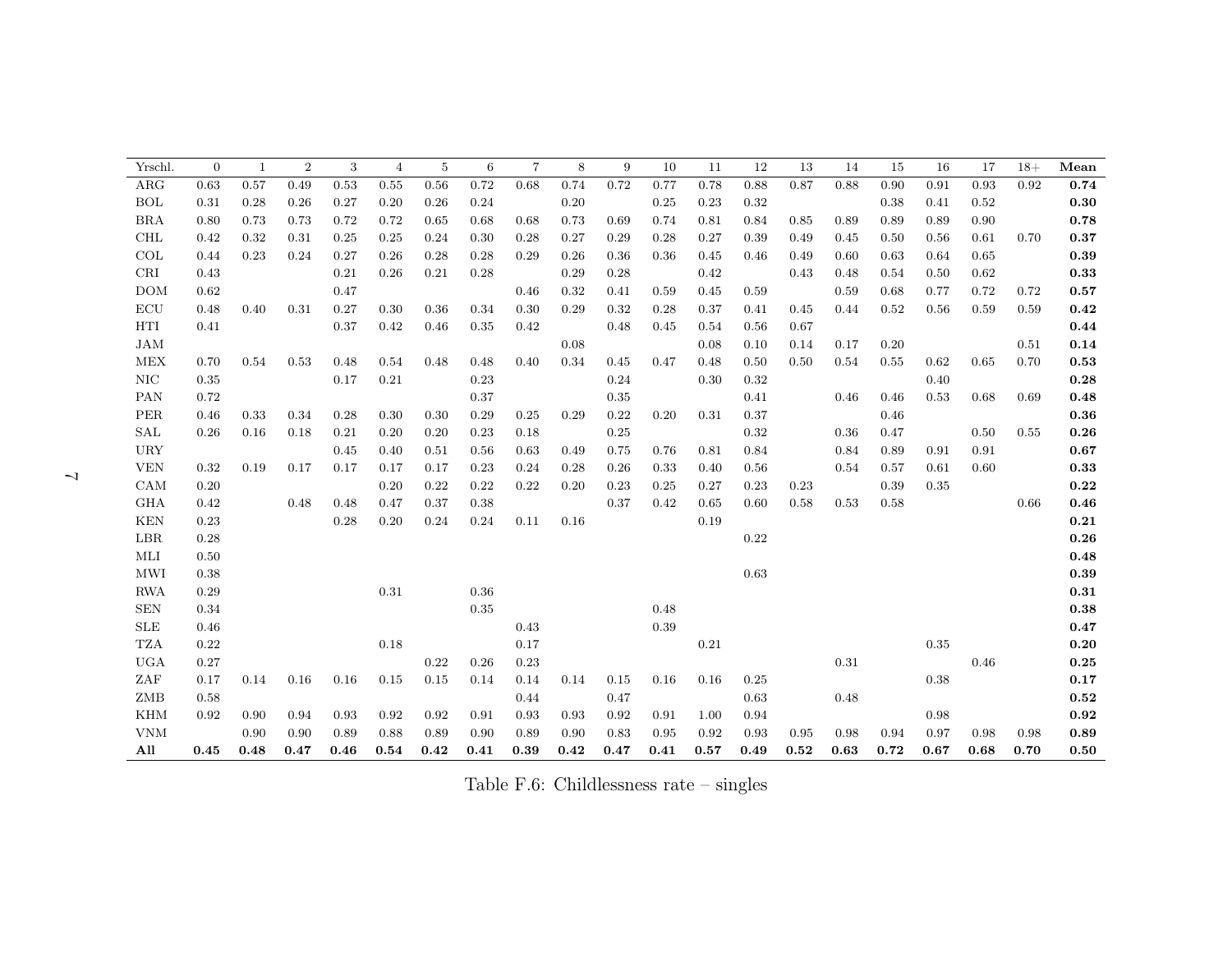| Yrschl.              | $\Omega$ | $\mathbf{1}$ | $\overline{2}$ | 3    | $\overline{4}$ | $\bf 5$ | 6    | $\overline{7}$ | 8    | 9    | 10   | 11   | 12   | 13   | 14         | 15   | 16         | 17       | $18+$    | Mean                |
|----------------------|----------|--------------|----------------|------|----------------|---------|------|----------------|------|------|------|------|------|------|------------|------|------------|----------|----------|---------------------|
| ARG                  | 0.83     | 0.87         | 0.91           | 0.92 | 0.92           | 0.92    | 0.92 | 0.92           | 0.89 | 0.90 | 0.90 | 0.88 | 0.89 | 0.84 | 0.87       | 0.85 | 0.85       | 0.82     | 0.82     | 0.90                |
| <b>BOL</b>           | 0.90     | 0.90         | 0.90           | 0.90 | 0.89           | 0.88    | 0.87 | 0.89           | 0.86 | 0.86 | 0.87 | 0.87 | 0.85 | 0.84 | 0.87       | 0.84 | 0.84       | 0.80     |          | $\bf 0.88$          |
| <b>BRA</b>           | 0.91     | 0.94         | 0.95           | 0.94 | 0.94           | 0.93    | 0.92 | 0.92           | 0.91 | 0.89 | 0.89 | 0.86 | 0.85 | 0.84 | 0.82       | 0.80 | 0.80       | 0.81     |          | 0.91                |
| <b>CHL</b>           | 0.77     | 0.79         | 0.81           | 0.84 | 0.83           | 0.84    | 0.84 | 0.83           | 0.83 | 0.84 | 0.84 | 0.84 | 0.81 | 0.79 | 0.79       | 0.80 | 0.79       | 0.81     | 0.81     | 0.82                |
| COL                  | 0.77     | 0.81         | 0.84           | 0.83 | 0.81           | 0.80    | 0.79 | 0.80           | 0.80 | 0.79 | 0.79 | 0.76 | 0.76 | 0.73 | 0.72       | 0.70 | 0.75       | 0.72     |          | 0.78                |
| $\mbox{CRI}$         | 0.78     | 0.83         | 0.86           | 0.85 | 0.85           | 0.84    | 0.86 | 0.85           | 0.84 | 0.85 | 0.84 | 0.85 | 0.83 | 0.87 | 0.81       | 0.83 | 0.81       | 0.83     | $0.80\,$ | $\bf 0.84$          |
| <b>DOM</b>           | 0.94     | 0.96         | 0.97           | 0.97 | 0.97           | 0.97    | 0.97 | 0.97           | 0.97 | 0.96 | 0.96 | 0.95 | 0.94 | 0.95 | 0.93       | 0.93 | 0.91       | 0.92     | 0.92     | $\bf 0.95$          |
| $\operatorname{ECU}$ | 0.84     | 0.87         | 0.87           | 0.87 | 0.88           | 0.87    | 0.88 | 0.87           | 0.86 | 0.88 | 0.88 | 0.86 | 0.85 | 0.83 | 0.83       | 0.83 | 0.81       | 0.78     | 0.78     | 0.85                |
| HTI                  | 0.94     | 0.91         | 0.91           | 0.91 | 0.90           | 0.89    | 0.87 | 0.85           | 0.85 | 0.83 | 0.83 | 0.80 | 0.77 | 0.80 |            |      |            | 0.79     | 0.78     | $\bf 0.92$          |
| <b>JAM</b>           |          |              |                |      |                | 0.61    | 0.63 | 0.62           | 0.62 | 0.63 | 0.61 | 0.57 | 0.61 | 0.59 | 0.59       | 0.65 | 0.67       | 0.66     | 0.64     | $\bf 0.61$          |
| <b>MEX</b>           | 0.88     | 0.92         | 0.93           | 0.92 | 0.92           | 0.91    | 0.91 | 0.90           | 0.90 | 0.89 | 0.85 | 0.85 | 0.86 | 0.86 | 0.83       | 0.83 | 0.81       | 0.79     | 0.77     | 0.88                |
| $\rm NIC$            | 0.90     | 0.90         | 0.91           | 0.91 | 0.88           | 0.90    | 0.85 | 0.84           | 0.83 | 0.82 | 0.85 | 0.81 | 0.81 | 0.79 | 0.82       | 0.81 | 0.78       | 0.70     |          | 0.87                |
| PAN                  | 0.86     | 0.92         | 0.94           | 0.91 | 0.92           | 0.90    | 0.91 | 0.88           | 0.90 | 0.88 | 0.90 | 0.88 | 0.86 | 0.84 | 0.86       | 0.84 | 0.83       | 0.83     | 0.81     | 0.87                |
| PER                  | 0.94     | 0.95         | 0.95           | 0.95 | 0.94           | 0.94    | 0.93 | 0.92           | 0.91 | 0.92 | 0.91 | 0.89 | 0.85 |      |            | 0.83 |            |          |          | $\boldsymbol{0.90}$ |
| SAL                  | 0.77     | 0.81         | 0.80           | 0.79 | 0.77           | 0.78    | 0.75 | 0.75           | 0.76 | 0.75 | 0.70 | 0.78 | 0.76 | 0.81 | 0.76       | 0.77 | 0.81       | $0.75\,$ | 0.72     | 0.77                |
| <b>URY</b>           | 0.75     | 0.85         | 0.87           | 0.92 | 0.92           | 0.91    | 0.92 | 0.89           | 0.91 | 0.91 | 0.88 | 0.87 | 0.85 | 0.90 | 0.88       | 0.84 | 0.90       | 0.82     |          | 0.90                |
| <b>VEN</b>           | 0.79     | 0.82         | 0.84           | 0.84 | 0.85           | 0.84    | 0.83 | 0.84           | 0.84 | 0.84 | 0.84 | 0.83 | 0.80 | 0.84 | 0.79       | 0.81 | 0.81       | 0.71     |          | $\bf 0.82$          |
| CAM                  | 0.84     | 0.83         | 0.85           | 0.82 | 0.84           | 0.85    | 0.82 | 0.81           | 0.79 | 0.77 | 0.78 | 0.76 | 0.74 | 0.76 | 0.74       | 0.73 | 0.76       | 0.77     | 0.81     | $\bf 0.82$          |
| <b>GHA</b>           | 0.97     | 0.95         | 0.96           | 0.95 | 0.95           | 0.96    | 0.95 | 0.96           | 0.96 | 0.95 | 0.95 | 0.87 | 0.87 | 0.92 | 0.91       | 0.92 | 0.91       | 0.91     | 0.91     | 0.96                |
| <b>KEN</b>           | 0.94     | 0.93         | 0.94           | 0.93 | 0.93           | 0.92    | 0.91 | 0.91           | 0.91 | 0.90 | 0.89 | 0.86 |      | 0.88 |            |      | 0.85       |          |          | 0.92                |
| LBR                  | 0.88     | 0.84         | 0.82           | 0.85 | 0.85           | 0.85    | 0.87 | 0.83           | 0.86 | 0.84 | 0.77 | 0.80 | 0.78 | 0.81 | 0.71       |      | 0.77       | 0.81     |          | $\bf 0.86$          |
| MAR                  | 0.94     | 0.82         | 0.86           | 0.86 | 0.83           | 0.83    | 0.88 | 0.88           | 0.84 | 0.84 | 0.86 | 0.84 | 0.84 | 0.79 | 0.80       | 0.79 | $\rm 0.81$ | 0.88     | 0.86     | $\bf 0.91$          |
| MLI                  | 0.94     | 0.91         | 0.91           | 0.91 | 0.90           | 0.91    | 0.89 | 0.87           | 0.86 | 0.84 | 0.86 | 0.81 | 0.81 | 0.74 | $\rm 0.85$ |      | $0.83\,$   |          | 0.71     | $\bf 0.93$          |
| <b>MWI</b>           | 0.98     | 0.99         | 0.99           | 0.99 | 0.99           | 0.99    | 0.99 | 0.98           | 0.98 | 0.96 | 0.97 | 0.96 | 0.95 | 0.90 | 0.98       | 0.93 | 0.91       |          |          | 0.98                |
| <b>RWA</b>           | 0.95     | 0.93         | 0.95           | 0.95 | 0.94           | 0.93    | 0.94 | 0.93           | 0.90 | 0.90 | 0.92 | 0.97 | 0.92 |      |            |      |            |          |          | 0.94                |
| <b>SEN</b>           | 0.94     | 0.94         | 0.94           | 0.88 | 0.87           | 0.88    | 0.88 | 0.93           | 0.89 | 0.86 | 0.88 | 0.87 | 0.85 | 0.89 | 0.93       | 0.90 | 0.93       | 0.86     | 0.90     | 0.92                |
| ${\rm SLE}$          | 0.91     | 0.79         | 0.81           | 0.84 | 0.84           | 0.87    | 0.83 | 0.81           |      |      | 0.79 |      |      | 0.80 |            |      | 0.68       |          |          | 0.89                |
| <b>TZA</b>           | 0.96     | 0.95         | 0.96           | 0.96 | 0.95           | 0.95    | 0.95 | 0.91           | 0.95 | 0.84 | 0.95 | 0.85 |      | 0.80 |            |      | 0.72       |          |          | $\bf 0.94$          |
| <b>UGA</b>           | 0.95     | 0.94         | 0.96           | 0.96 | 0.95           | 0.94    | 0.94 | 0.93           | 0.95 | 0.90 | 0.88 | 0.87 | 0.85 | 0.83 | 0.84       |      |            | 0.82     |          | 0.94                |
| ZAF                  | 0.73     | 0.70         | 0.73           | 0.71 | 0.71           | 0.71    | 0.71 | 0.71           | 0.72 | 0.72 | 0.77 | 0.73 | 0.83 |      |            |      | $0.85\,$   |          |          | $\bf 0.75$          |
| ZMB                  | 0.96     | 0.99         | 0.98           | 0.98 | 0.98           | 0.98    | 0.98 | 0.98           | 0.96 | 0.95 | 0.96 | 0.94 | 0.90 |      | 0.89       |      | 0.87       |          |          | $\bf 0.96$          |
| <b>IDN</b>           | 0.98     | 0.99         | 0.99           | 0.99 | 0.99           | 0.99    | 0.99 | 0.95           | 0.99 | 0.98 | 1.00 | 0.96 | 0.97 | 0.98 | 0.97       | 0.95 | 0.90       |          |          | $\bf 0.98$          |
| <b>KHM</b>           | 0.93     | 0.95         | 0.94           | 0.95 | 0.95           | 0.95    | 0.94 | 0.95           | 0.94 | 0.93 | 0.94 | 0.95 | 0.91 |      | 0.89       |      | 0.84       |          |          | 0.94                |
| <b>THA</b>           | 0.93     | 0.96         | 0.94           | 0.93 | 0.94           | 0.84    | 0.89 | 0.88           | 0.89 | 0.86 | 0.98 | 0.85 | 0.83 |      |            |      | 0.70       | 0.68     |          | $\bf 0.92$          |
| <b>VNM</b>           | 0.82     | 0.93         | 0.94           | 0.94 | 0.93           | 0.93    | 0.93 | 0.94           | 0.93 | 0.95 | 0.93 | 0.94 | 0.94 | 0.92 | 0.93       | 0.95 | 0.92       | 0.94     | 0.94     | 0.94                |
| <b>WBG</b>           | 0.91     | 0.93         | 0.93           | 0.92 | 0.95           | 0.92    | 0.93 | 0.91           | 0.93 | 0.94 | 0.96 | 0.90 | 0.90 |      | 0.86       |      | 0.79       | 0.69     |          | $\bf 0.91$          |
| All                  | 0.92     | 0.92         | 0.93           | 0.93 | 0.93           | 0.90    | 0.93 | 0.89           | 0.88 | 0.91 | 0.88 | 0.85 | 0.88 | 0.82 | 0.83       | 0.83 | 0.81       | 0.79     | 0.81     | 0.90                |

Table F.7: Marriage rates – female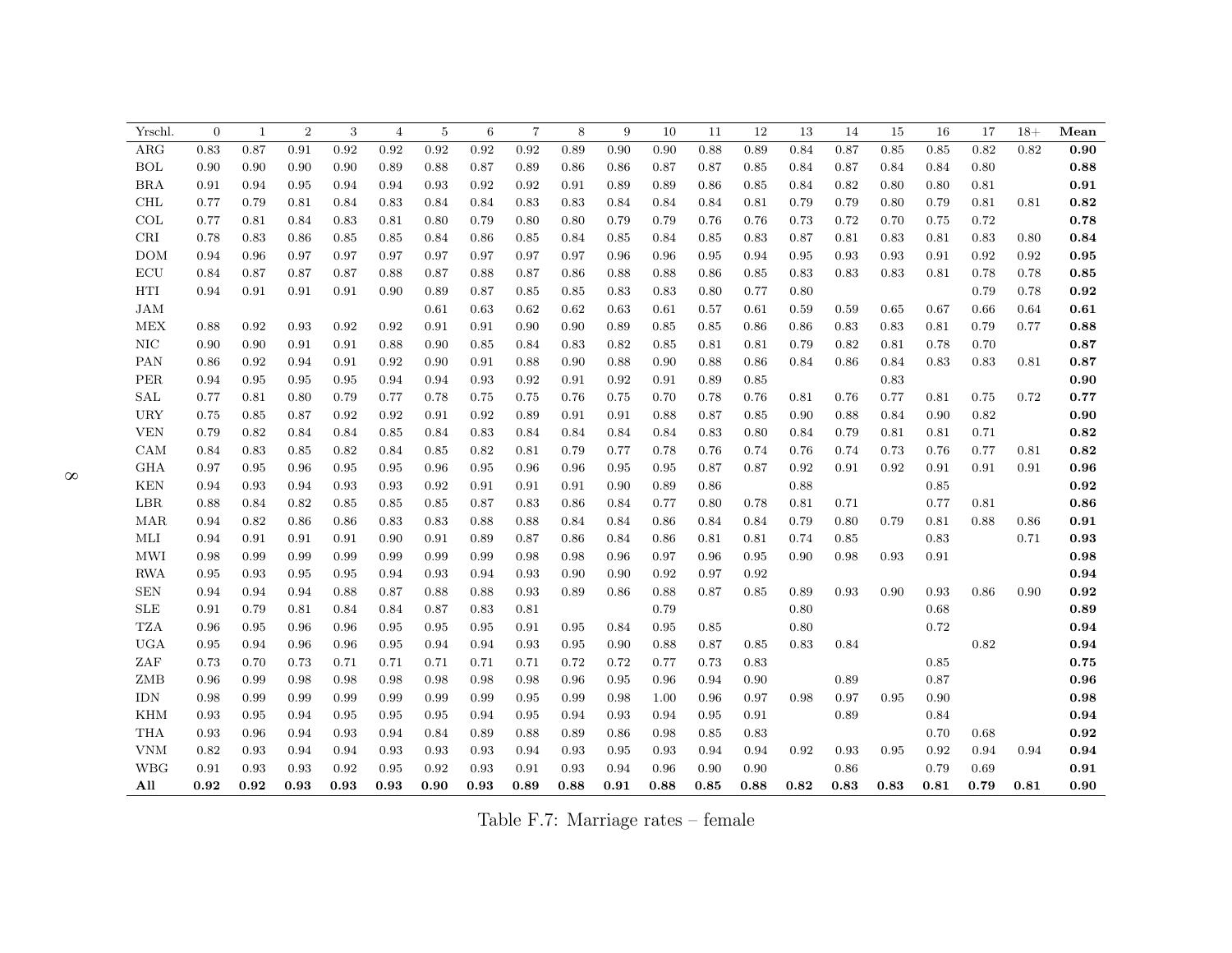| Yrschl.              | $\overline{0}$ | $\mathbf{1}$ | $\overline{2}$ | 3    | $\overline{4}$ | 5    | 6    | $\overline{7}$ | 8    | 9    | 10   | 11   | 12   | 13   | 14   | 15         | 16   | 17         | $18+$ | Mean       |
|----------------------|----------------|--------------|----------------|------|----------------|------|------|----------------|------|------|------|------|------|------|------|------------|------|------------|-------|------------|
| $\rm{ARG}$           | 0.69           | 0.78         | 0.83           | 0.86 | 0.86           | 0.87 | 0.91 | 0.91           | 0.92 | 0.93 | 0.94 | 0.93 | 0.93 | 0.94 | 0.93 | 0.93       | 0.93 | 0.92       | 0.94  | 0.90       |
| <b>BOL</b>           | 0.82           | 0.90         | 0.90           | 0.90 | 0.90           | 0.90 | 0.91 | 0.89           | 0.89 | 0.90 | 0.89 | 0.88 | 0.87 | 0.88 | 0.87 | 0.90       | 0.89 | 0.88       |       | 0.89       |
| <b>BRA</b>           | 0.89           | 0.92         | 0.92           | 0.93 | 0.94           | 0.93 | 0.93 | 0.93           | 0.94 | 0.94 | 0.94 | 0.93 | 0.93 | 0.93 | 0.92 | 0.92       | 0.93 | 0.93       |       | $\bf 0.92$ |
| <b>CHL</b>           | 0.66           | 0.74         | 0.74           | 0.80 | 0.79           | 0.79 | 0.83 | 0.83           | 0.85 | 0.86 | 0.87 | 0.87 | 0.89 | 0.90 | 0.90 | 0.90       | 0.90 | 0.91       | 0.91  | $\bf 0.85$ |
| COL                  | 0.74           | 0.82         | 0.83           | 0.83 | 0.81           | 0.85 | 0.83 | 0.85           | 0.86 | 0.86 | 0.85 | 0.86 | 0.87 | 0.87 | 0.85 | 0.83       | 0.86 | 0.87       |       | 0.84       |
| CRI                  | 0.74           | 0.82         | 0.85           | 0.87 | 0.84           | 0.84 | 0.89 | 0.88           | 0.89 | 0.91 | 0.91 | 0.89 | 0.90 | 0.91 | 0.92 | 0.89       | 0.91 | 0.91       | 0.88  | 0.88       |
| <b>DOM</b>           | 0.80           | 0.87         | 0.89           | 0.90 | 0.90           | 0.89 | 0.90 | 0.91           | 0.91 | 0.91 | 0.91 | 0.91 | 0.91 | 0.90 | 0.91 | 0.91       | 0.92 | 0.93       | 0.92  | 0.89       |
| $\operatorname{ECU}$ | 0.78           | 0.84         | 0.87           | 0.88 | 0.86           | 0.85 | 0.89 | 0.84           | 0.87 | 0.89 | 0.88 | 0.88 | 0.89 | 0.88 | 0.89 | 0.90       | 0.90 | 0.89       | 0.90  | 0.88       |
| $\operatorname{HTI}$ | 0.91           | 0.88         | 0.91           | 0.91 | 0.91           | 0.92 | 0.91 | 0.89           | 0.89 | 0.87 | 0.87 | 0.86 | 0.84 | 0.82 | 0.82 | 0.86       | 0.77 | 0.89       | 0.85  | 0.90       |
| $_{\rm JAM}$         | 0.36           |              | 0.47           | 0.47 | 0.59           | 0.56 | 0.62 | 0.61           | 0.63 | 0.63 | 0.64 | 0.65 | 0.64 | 0.69 | 0.68 | 0.72       | 0.77 | 0.82       | 0.84  | $\bf 0.65$ |
| <b>MEX</b>           | 0.86           | 0.91         | 0.91           | 0.92 | 0.91           | 0.90 | 0.92 | 0.90           | 0.91 | 0.92 | 0.91 | 0.91 | 0.90 | 0.92 | 0.90 | 0.90       | 0.90 | 0.91       | 0.89  | $\bf 0.91$ |
| $\rm NIC$            | 0.84           | 0.91         | 0.91           | 0.90 | 0.89           | 0.89 | 0.89 | 0.90           | 0.89 | 0.90 | 0.87 | 0.88 | 0.91 | 0.88 | 0.89 | 0.91       | 0.91 | 0.87       | 0.92  | 0.88       |
| PAN                  | 0.73           | 0.74         | 0.74           | 0.77 | 0.75           | 0.75 | 0.81 | 0.81           | 0.82 | 0.82 | 0.84 | 0.85 | 0.85 | 0.86 | 0.86 | $\rm 0.85$ | 0.83 | 0.83       | 0.84  | $\bf 0.82$ |
| PER                  | 0.83           | 0.92         | 0.92           | 0.92 | 0.91           | 0.91 | 0.91 | 0.87           | 0.88 | 0.89 | 0.88 | 0.86 | 0.86 |      |      | 0.86       |      |            |       | 0.88       |
| $\operatorname{SAL}$ | 0.81           | 0.88         | 0.88           | 0.86 | 0.84           | 0.82 | 0.86 | 0.85           | 0.87 | 0.88 | 0.87 | 0.86 | 0.87 | 0.90 | 0.90 | 0.89       | 0.89 | 0.91       | 0.89  | 0.86       |
| <b>URY</b>           | 0.75           | 0.76         | 0.79           | 0.82 | 0.83           | 0.85 | 0.88 | 0.91           | 0.92 | 0.93 | 0.92 | 0.93 | 0.90 | 0.90 | 0.90 | 0.93       | 0.93 | 0.94       |       | 0.89       |
| <b>VEN</b>           | 0.68           | 0.77         | 0.78           | 0.80 | 0.78           | 0.78 | 0.82 | 0.83           | 0.84 | 0.88 | 0.87 | 0.88 | 0.90 | 0.88 | 0.92 | 0.89       | 0.86 | 0.86       | 0.88  | 0.83       |
| CAM                  | 0.86           | 0.87         | 0.84           | 0.87 | 0.87           | 0.87 | 0.87 | 0.87           | 0.88 | 0.88 | 0.89 | 0.90 | 0.90 | 0.91 | 0.90 | 0.91       | 0.92 | 0.91       | 0.92  | 0.88       |
| <b>GHA</b>           | 0.94           | 0.88         | 0.90           | 0.91 | 0.91           | 0.93 | 0.93 | 0.94           | 0.93 | 0.94 | 0.95 | 0.87 | 0.89 | 0.93 | 0.94 | 0.94       | 0.93 | 0.94       | 0.96  | 0.94       |
| <b>KEN</b>           | 0.91           | 0.92         | 0.93           | 0.94 | 0.95           | 0.94 | 0.96 | 0.96           | 0.96 | 0.97 | 0.96 | 0.97 |      | 0.96 |      |            | 0.94 |            |       | 0.94       |
| $_{\rm LBR}$         | 0.86           | 0.84         | 0.85           | 0.85 | 0.88           | 0.88 | 0.91 | 0.88           | 0.87 | 0.87 | 0.86 | 0.85 | 0.86 | 0.84 | 0.86 | 0.86       | 0.85 | 0.85       |       | 0.86       |
| MAR                  | 0.97           | 0.93         | 0.94           | 0.93 | 0.92           | 0.93 | 0.92 | 0.90           | 0.93 | 0.93 | 0.92 | 0.93 | 0.93 | 0.89 | 0.91 | 0.92       | 0.93 | 0.94       | 0.95  | 0.95       |
| $\operatorname{MLI}$ | 0.95           | 0.94         | 0.95           | 0.94 | 0.93           | 0.93 | 0.93 | 0.92           | 0.92 | 0.89 | 0.91 | 0.93 | 0.92 | 0.96 | 0.95 | 0.94       | 0.96 | 0.93       | 0.94  | $\bf 0.95$ |
| MWI                  | 0.97           | 0.98         | 0.98           | 0.98 | 0.98           | 0.98 | 0.99 | 0.98           | 0.99 | 0.97 | 0.98 | 0.98 | 0.98 | 0.99 | 0.98 | 0.98       | 0.98 | 0.95       | 0.95  | 0.98       |
| <b>RWA</b>           | 0.95           | 0.95         | 0.96           | 0.97 | 0.97           | 0.97 | 0.96 | 0.93           | 0.94 | 0.95 | 0.92 | 0.94 | 0.93 |      | 0.89 | 0.86       | 0.83 | 0.91       | 0.88  | 0.96       |
| SEN                  | 0.95           | 0.90         | 0.95           | 0.93 | 0.92           | 0.90 | 0.91 | 0.89           | 0.89 | 0.90 | 0.91 | 0.91 | 0.91 | 0.93 | 0.93 | 0.94       | 0.93 | 0.93       | 0.96  | 0.94       |
| <b>SLE</b>           | 0.88           | 0.81         | 0.82           | 0.82 | 0.84           | 0.82 | 0.86 | 0.82           |      |      | 0.83 |      |      | 0.89 |      |            | 0.84 |            |       | $\bf 0.86$ |
| <b>TZA</b>           | 0.93           | 0.94         | 0.96           | 0.95 | 0.96           | 0.95 | 0.95 | 0.94           | 0.96 | 0.97 | 0.97 | 0.96 | 0.92 | 0.95 |      |            | 0.91 |            |       | 0.94       |
| <b>UGA</b>           | 0.88           | 0.90         | 0.93           | 0.93 | 0.93           | 0.94 | 0.95 | 0.95           | 0.95 | 0.95 | 0.94 | 0.95 | 0.91 | 0.93 | 0.97 |            |      | $\rm 0.92$ |       | 0.93       |
| ZAF                  | 0.78           | 0.76         | 0.78           | 0.78 | 0.78           | 0.78 | 0.79 | 0.80           | 0.83 | 0.81 | 0.86 | 0.85 | 0.91 |      |      |            | 0.94 |            |       | 0.83       |
| ZMB                  | 0.94           | 0.97         | 0.97           | 0.97 | 0.97           | 0.97 | 0.97 | 0.97           | 0.97 | 0.97 | 0.98 | 0.96 | 0.96 | 0.96 | 0.98 |            | 0.97 |            |       | 0.97       |
| <b>IDN</b>           | 0.98           | 0.99         | 1.00           | 1.00 | 0.99           | 1.00 | 0.99 | 0.98           | 0.99 | 0.99 | 1.00 | 0.99 | 0.99 | 0.94 | 0.98 | 0.99       | 0.99 |            |       | 0.99       |
| <b>KHM</b>           | 0.97           | 0.99         | 0.99           | 0.99 | 0.99           | 0.99 | 0.99 | 0.99           | 0.98 | 0.98 | 0.98 | 0.97 | 0.96 |      | 0.97 |            | 0.93 |            |       | 0.98       |
| <b>THA</b>           | 0.91           | 0.94         | 0.95           | 0.94 | 0.96           | 0.89 | 0.92 | 0.94           | 0.91 | 0.94 | 0.87 | 0.94 | 0.93 |      |      |            | 0.90 | 0.92       |       | 0.95       |
| <b>VNM</b>           | 0.95           | 0.96         | 0.97           | 0.97 | 0.98           | 0.98 | 0.97 | 0.98           | 0.97 | 0.99 | 0.97 | 0.98 | 0.97 | 0.97 | 0.97 | 0.98       | 0.97 | 0.98       | 0.98  | 0.98       |
| <b>WBG</b>           | 0.98           | 0.99         | 0.98           | 0.99 | 0.99           | 0.99 | 0.99 | 0.99           | 0.99 | 0.99 | 0.99 | 0.99 | 0.99 | 0.97 | 0.99 | 0.95       | 0.98 | 0.98       |       | 0.99       |
| All                  | 0.89           | 0.91         | 0.92           | 0.93 | 0.94           | 0.92 | 0.94 | 0.92           | 0.91 | 0.94 | 0.92 | 0.91 | 0.93 | 0.90 | 0.92 | 0.91       | 0.92 | 0.91       | 0.92  | 0.92       |

Table F.8: Marriage rates – male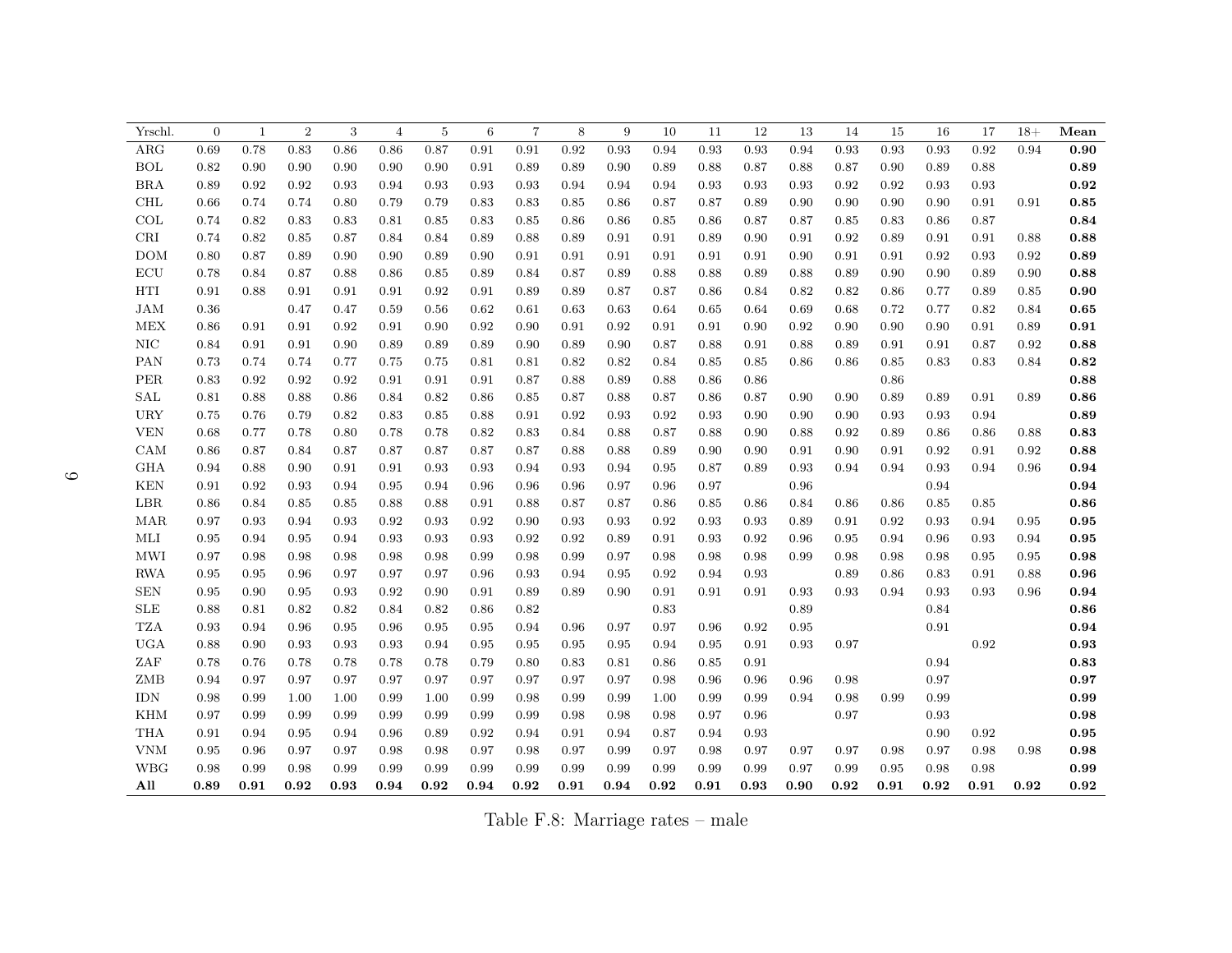| Yrschl.                         | $\theta$ | $\mathbf{1}$ | $\overline{2}$ | 3          | $\overline{4}$ | 5          | 6    | $\overline{7}$ | 8    | 9    | 10   | 11   | 12   | 13   | 14         | 15   | 16   | 17   | $18+$ | Mean       |
|---------------------------------|----------|--------------|----------------|------------|----------------|------------|------|----------------|------|------|------|------|------|------|------------|------|------|------|-------|------------|
| $\rm{ARG}$                      | 0.92     | 0.93         | 0.94           | 0.95       | 0.95           | 0.96       | 0.97 | 0.97           | 0.97 | 0.97 | 0.97 | 0.98 | 0.98 | 0.98 | 0.98       | 0.98 | 0.98 | 0.98 | 0.98  | 0.96       |
| <b>BOL</b>                      | 0.73     | 0.76         | 0.77           | 0.79       | 0.80           | 0.82       | 0.84 | 0.84           | 0.85 | 0.86 | 0.88 | 0.87 | 0.90 | 0.91 | 0.92       | 0.90 | 0.93 | 0.93 |       | 0.79       |
| <b>BRA</b>                      | 0.86     | 0.88         | 0.90           | 0.92       | 0.93           | 0.93       | 0.95 | 0.95           | 0.95 | 0.96 | 0.96 | 0.97 | 0.97 | 0.98 | 0.98       | 0.98 | 0.98 | 0.98 |       | 0.92       |
| <b>CHL</b>                      | 0.94     | 0.95         | 0.94           | 0.95       | 0.95           | 0.96       | 0.95 | 0.96           | 0.96 | 0.97 | 0.97 | 0.97 | 0.97 | 0.97 | 0.97       | 0.97 | 0.97 | 0.97 | 0.98  | $\bf 0.96$ |
| COL                             | 0.91     | 0.91         | 0.93           | 0.94       | 0.94           | $\,0.95\,$ | 0.96 | 0.96           | 0.97 | 0.97 | 0.97 | 0.98 | 0.98 | 0.98 | 0.98       | 0.98 | 0.99 | 0.98 |       | $\bf 0.95$ |
| $\operatorname{CRI}$            | 0.90     | 0.93         | 0.94           | 0.94       | 0.94           | $\,0.95\,$ | 0.96 | 0.97           | 0.97 | 0.97 | 0.98 | 0.98 | 0.98 | 0.98 | 0.98       | 0.98 | 0.99 | 0.99 | 0.98  | $\bf 0.96$ |
| <b>DOM</b>                      | 0.90     | $0.90\,$     | 0.90           | $\rm 0.91$ | 0.93           | 0.93       | 0.93 | 0.94           | 0.94 | 0.95 | 0.95 | 0.96 | 0.95 | 0.94 | 0.95       | 0.97 | 0.96 | 0.96 | 0.96  | $\bf 0.93$ |
| ECU                             | 0.92     | 0.93         | 0.93           | 0.94       | 0.94           | 0.94       | 0.95 | 0.96           | 0.96 | 0.96 | 0.96 | 0.96 | 0.97 | 0.97 | 0.97       | 0.97 | 0.97 | 0.97 | 0.97  | 0.95       |
| HTI                             | 0.84     | 0.87         | 0.87           | 0.87       | 0.89           | 0.89       | 0.90 | 0.90           | 0.92 | 0.90 | 0.93 | 0.96 | 0.96 | 0.96 |            |      |      | 0.99 | 0.97  | 0.85       |
| <b>JAM</b>                      |          |              |                |            | 0.91           | 0.94       | 0.97 | 0.96           | 0.97 | 0.97 | 0.97 | 0.97 | 0.98 | 0.98 | 0.98       | 0.98 | 0.99 | 0.99 | 0.99  | 0.97       |
| <b>MEX</b>                      | 0.90     | 0.91         | 0.92           | 0.93       | 0.93           | 0.93       | 0.95 | 0.95           | 0.96 | 0.96 | 0.97 | 0.97 | 0.97 | 0.96 | 0.97       | 0.98 | 0.98 | 0.98 | 0.98  | 0.95       |
| $\rm NIC$                       | 0.87     | 0.89         | 0.90           | 0.91       | 0.91           | 0.92       | 0.93 | 0.94           | 0.95 | 0.95 | 0.96 | 0.97 | 0.96 | 0.97 | 0.97       | 0.97 | 0.98 | 0.98 |       | 0.90       |
| PAN                             | 0.89     | 0.93         | 0.94           | 0.96       | 0.96           | $\,0.95\,$ | 0.96 | 0.95           | 0.97 | 0.97 | 0.98 | 0.97 | 0.98 | 0.97 | 0.99       | 0.97 | 0.98 | 0.99 | 0.99  | $\bf 0.96$ |
| PER                             | 0.88     | 0.90         | 0.90           | 0.92       | 0.92           | 0.93       | 0.94 | 0.95           | 0.95 | 0.95 | 0.95 | 0.97 | 0.97 |      |            | 0.98 |      |      |       | $\bf 0.93$ |
| $\operatorname{SAL}$            | 0.89     | 0.90         | 0.91           | 0.92       | 0.92           | 0.92       | 0.93 | 0.93           | 0.94 | 0.95 | 0.96 | 0.95 | 0.97 | 0.94 | 0.97       | 0.97 | 0.98 | 0.98 | 0.98  | 0.92       |
| <b>URY</b>                      | 0.93     | 0.94         | 0.95           | 0.96       | 0.96           | 0.96       | 0.96 | 0.96           | 0.97 | 0.97 | 0.96 | 0.97 | 0.96 | 0.97 | 0.97       | 0.96 | 0.98 | 0.99 |       | 0.97       |
| <b>VEN</b>                      | 0.92     | 0.94         | 0.93           | 0.94       | 0.94           | 0.95       | 0.96 | 0.96           | 0.96 | 0.96 | 0.96 | 0.97 | 0.97 | 0.97 | 0.97       | 0.98 | 0.96 | 0.99 | 1.00  | 0.95       |
| CAM                             | 0.82     | 0.81         | 0.84           | 0.83       | 0.84           | 0.85       | 0.86 | 0.88           | 0.89 | 0.88 | 0.91 | 0.91 | 0.93 | 0.94 | 0.92       | 0.94 | 0.93 | 0.96 | 0.96  | 0.86       |
| <b>GHA</b>                      | 0.86     | 0.86         | 0.88           | 0.88       | 0.89           | 0.88       | 0.89 | 0.88           | 0.89 | 0.90 | 0.91 | 0.90 | 0.91 | 0.92 | 0.92       | 0.92 | 0.96 | 0.90 | 0.92  | 0.88       |
| <b>KEN</b>                      | 0.83     | 0.85         | 0.85           | 0.86       | 0.86           | 0.88       | 0.89 | 0.90           | 0.89 | 0.91 | 0.92 | 0.93 |      | 0.92 |            |      | 0.94 |      |       | 0.86       |
| LBR                             | 0.83     | 0.88         | 0.86           | 0.86       | 0.89           | 0.82       | 0.87 | 0.88           | 0.86 | 0.88 | 0.89 | 0.90 | 0.89 | 0.94 | 0.86       | 0.92 | 0.91 | 0.92 |       | 0.84       |
| MAR                             | 0.88     | 0.92         | 0.91           | 0.92       | 0.91           | 0.94       | 0.93 | 0.94           | 0.96 | 0.95 | 0.97 | 0.97 | 0.96 | 0.96 | 0.97       | 0.99 | 0.97 | 0.99 | 0.99  | 0.89       |
| MLI                             | 0.82     | 0.81         | 0.81           | 0.81       | 0.85           | 0.85       | 0.87 | 0.90           | 0.89 | 0.91 | 0.87 | 0.89 | 0.86 | 0.88 | 0.85       |      | 0.90 |      | 0.93  | $\bf 0.82$ |
| <b>MWI</b>                      | 0.73     | 0.73         | 0.75           | 0.76       | 0.77           | 0.78       | 0.81 | 0.80           | 0.83 | 0.81 | 0.85 | 0.86 | 0.88 | 0.84 | 0.89       | 0.93 | 0.96 |      | 0.88  | 0.76       |
| <b>RWA</b>                      | 0.72     | 0.74         | 0.75           | 0.75       | 0.77           | 0.78       | 0.80 | 0.81           | 0.80 | 0.84 | 0.90 | 0.89 | 0.89 |      |            |      |      |      |       | 0.75       |
| ${\hbox{\footnotesize\rm SEN}}$ | 0.84     | 0.87         | 0.89           | 0.88       | 0.89           | 0.90       | 0.92 | 0.93           | 0.95 | 0.93 | 0.94 | 0.97 | 0.95 | 0.96 | 0.97       | 0.97 | 0.95 | 0.97 | 0.97  | 0.86       |
| <b>SLE</b>                      | 0.70     | 0.69         | 0.73           | 0.73       | 0.71           | 0.75       | 0.75 | 0.79           |      |      | 0.84 |      |      | 0.85 |            |      | 0.93 |      |       | $\bf0.72$  |
| <b>TZA</b>                      | 0.78     | 0.78         | 0.81           | 0.81       | 0.81           | 0.82       | 0.82 | 0.86           | 0.86 | 0.89 | 0.88 | 0.93 |      | 0.90 |            |      | 0.90 |      |       | $\bf 0.81$ |
| <b>UGA</b>                      | 0.78     | 0.79         | 0.79           | 0.81       | 0.82           | 0.83       | 0.84 | 0.86           | 0.88 | 0.87 | 0.90 | 0.91 | 0.91 | 0.94 | $\rm 0.91$ |      |      | 0.97 |       | $\bf 0.81$ |
| $\operatorname{ZAF}$            | 0.91     | 0.89         | 0.89           | 0.90       | 0.91           | 0.91       | 0.92 | 0.93           | 0.95 | 0.95 | 0.97 | 0.96 | 0.98 |      |            |      | 0.98 |      |       | $\bf 0.93$ |
| ${\rm ZMB}$                     | 0.81     | 0.80         | 0.81           | 0.81       | 0.81           | 0.83       | 0.84 | 0.86           | 0.87 | 0.89 | 0.89 | 0.90 | 0.93 |      | 0.92       |      | 0.97 |      |       | 0.84       |
| <b>IDN</b>                      | 0.84     | 0.83         | 0.85           | 0.87       | 0.88           | 0.88       | 0.91 | 0.92           | 0.91 | 0.95 | 0.97 | 0.91 | 0.96 | 0.97 | 0.97       | 0.97 | 0.98 |      |       | 0.89       |
| <b>KHM</b>                      | 0.92     | 0.91         | 0.92           | 0.93       | 0.94           | 0.95       | 0.94 | 0.95           | 0.95 | 0.95 | 0.95 | 0.94 | 0.97 |      | 1.00       |      | 0.98 |      |       | 0.93       |
| <b>THA</b>                      | 0.93     | 0.92         | 0.95           | 0.93       | 0.96           | 0.96       | 0.98 | 0.98           | 1.00 | 0.98 | 0.98 | 1.00 | 0.99 |      |            |      | 0.99 | 1.00 |       | 0.96       |
| <b>VNM</b>                      | 0.96     | 0.96         | 0.96           | 0.97       | 0.97           | 0.98       | 0.98 | 0.98           | 0.98 | 0.98 | 0.98 | 0.98 | 0.99 | 0.98 | 0.99       | 0.99 | 0.99 | 0.99 | 0.99  | 0.98       |
| <b>WBG</b>                      | 0.89     | 0.90         | 0.91           | 0.91       | 0.92           | 0.91       | 0.91 | 0.92           | 0.92 | 0.93 | 0.93 | 0.93 | 0.93 |      | 0.95       |      | 0.95 | 0.98 |       | 0.91       |
| All                             | 0.85     | 0.88         | 0.89           | 0.90       | 0.93           | 0.92       | 0.93 | 0.92           | 0.94 | 0.96 | 0.94 | 0.97 | 0.97 | 0.96 | 0.96       | 0.98 | 0.98 | 0.98 | 0.97  | 0.91       |

Table F.9: Survival rates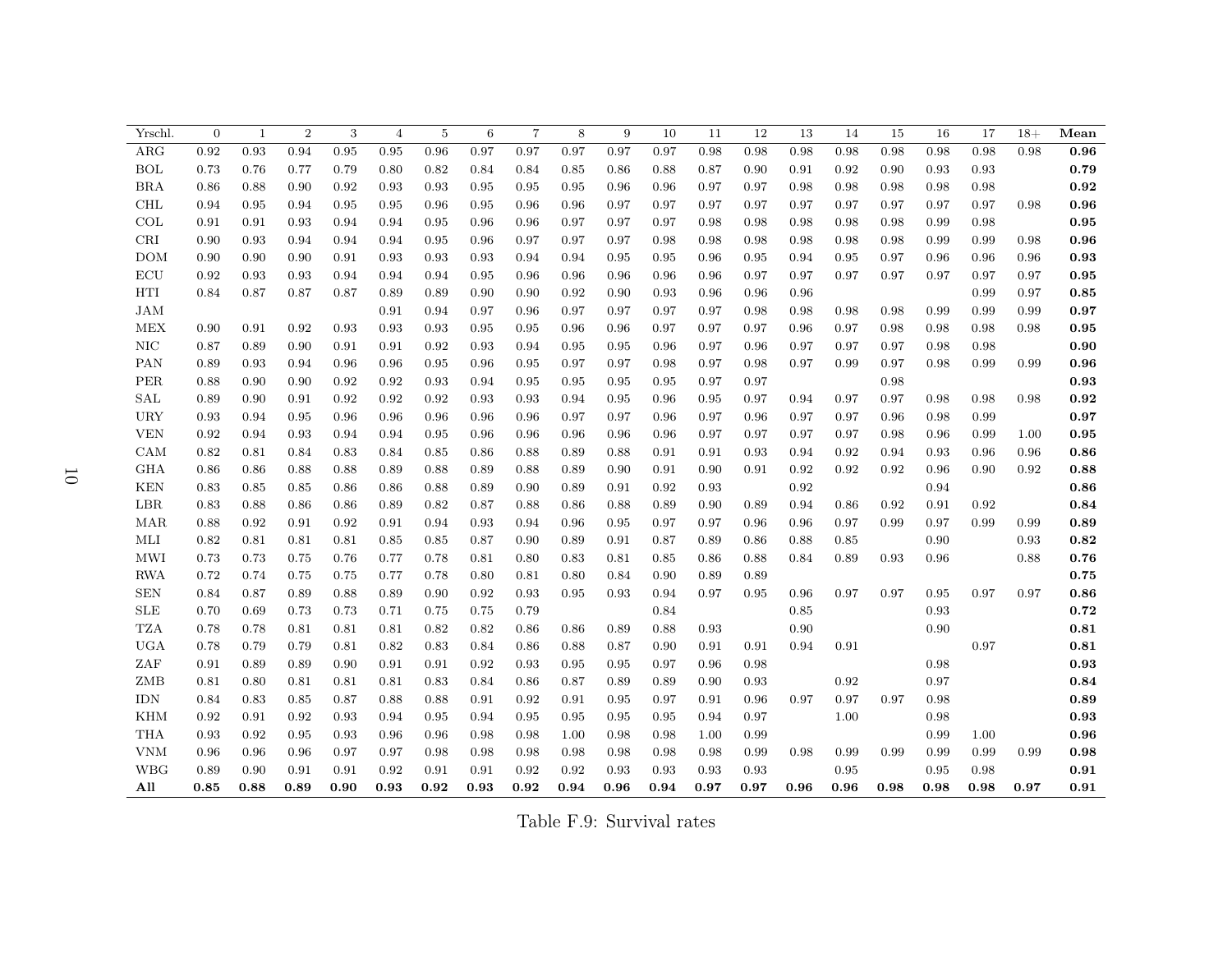| Yrschl.    | $\boldsymbol{0}$ | $\mathbf 1$ | $\overline{2}$ | 3    | 4    | 5    | 6    | $\overline{7}$ | 8    | 9    | 10   | 11   | 12   | 13   | 14         | 15   | 16   | 17   | $18+$ |
|------------|------------------|-------------|----------------|------|------|------|------|----------------|------|------|------|------|------|------|------------|------|------|------|-------|
| ARG        | 0.04             | 0.01        | 0.04           | 0.06 | 0.06 | 0.05 | 0.13 | 0.24           | 0.02 | 0.03 | 0.05 | 0.02 | 0.12 | 0.01 | 0.01       | 0.02 | 0.03 | 0.02 | 0.03  |
| BOL        | 0.24             | 0.06        | 0.10           | 0.10 | 0.06 | 0.08 | 0.04 | 0.02           | 0.03 | 0.02 | 0.03 | 0.02 | 0.08 | 0.01 | 0.01       | 0.01 | 0.06 | 0.04 | 0.00  |
| BRA        | 0.13             | 0.05        | 0.06           | 0.08 | 0.21 | 0.05 | 0.02 | 0.03           | 0.09 | 0.01 | 0.02 | 0.14 | 0.01 | 0.01 | 0.01       | 0.05 | 0.02 | 0.01 | 0.00  |
| $\rm CHL$  | 0.04             | 0.02        | 0.01           | 0.03 | 0.04 | 0.04 | 0.08 | 0.04           | 0.11 | 0.07 | 0.07 | 0.04 | 0.19 | 0.08 | 0.03       | 0.02 | 0.03 | 0.04 | 0.01  |
| COL        | 0.08             | 0.03        | 0.07           | 0.08 | 0.05 | 0.19 | 0.04 | 0.04           | 0.05 | 0.05 | 0.02 | 0.15 | 0.01 | 0.03 | 0.02       | 0.01 | 0.03 | 0.08 | 0.00  |
| CRI        | 0.05             | 0.02        | 0.04           | 0.07 | 0.04 | 0.04 | 0.31 | 0.02           | 0.04 | 0.06 | 0.02 | 0.11 | 0.01 | 0.02 | 0.04       | 0.02 | 0.04 | 0.02 | 0.01  |
| <b>DOM</b> | 0.15             | 0.02        | 0.04           | 0.05 | 0.05 | 0.05 | 0.05 | 0.07           | 0.07 | 0.05 | 0.04 | 0.04 | 0.13 | 0.01 | 0.02       | 0.02 | 0.06 | 0.04 | 0.04  |
| ECU        | 0.08             | 0.01        | 0.03           | 0.04 | 0.03 | 0.03 | 0.25 | 0.01           | 0.03 | 0.06 | 0.03 | 0.03 | 0.16 | 0.01 | 0.03       | 0.04 | 0.04 | 0.04 | 0.07  |
| HTI        | 0.75             | 0.01        | 0.02           | 0.03 | 0.03 | 0.03 | 0.05 | 0.01           | 0.01 | 0.01 | 0.01 | 0.01 | 0.01 | 0.01 | 0.00       | 0.00 | 0.00 | 0.00 | 0.00  |
| JAM        | 0.00             | 0.00        | 0.00           | 0.00 | 0.00 | 0.01 | 0.03 | 0.03           | 0.19 | 0.06 | 0.06 | 0.12 | 0.11 | 0.13 | 0.09       | 0.07 | 0.02 | 0.02 | 0.06  |
| <b>MEX</b> | 0.08             | 0.02        | 0.04           | 0.06 | 0.03 | 0.02 | 0.21 | 0.01           | 0.02 | 0.19 | 0.01 | 0.02 | 0.11 | 0.01 | 0.01       | 0.03 | 0.06 | 0.04 | 0.02  |
| NIC        | 0.28             | 0.02        | 0.06           | 0.09 | 0.06 | 0.03 | 0.13 | 0.03           | 0.03 | 0.05 | 0.02 | 0.07 | 0.03 | 0.01 | $\rm 0.02$ | 0.00 | 0.06 | 0.00 | 0.00  |
| PAN        | 0.06             | 0.01        | 0.01           | 0.02 | 0.02 | 0.02 | 0.21 | 0.02           | 0.04 | 0.09 | 0.02 | 0.03 | 0.20 | 0.01 | 0.03       | 0.03 | 0.03 | 0.06 | 0.11  |
| <b>PER</b> | 0.12             | 0.02        | 0.04           | 0.06 | 0.03 | 0.09 | 0.05 | 0.02           | 0.03 | 0.04 | 0.02 | 0.17 | 0.18 | 0.00 | 0.00       | 0.12 | 0.00 | 0.00 | 0.00  |
| SAL        | 0.27             | 0.03        | 0.07           | 0.08 | 0.06 | 0.04 | 0.11 | 0.02           | 0.02 | 0.08 | 0.01 | 0.01 | 0.10 | 0.00 | 0.01       | 0.03 | 0.00 | 0.04 | 0.01  |
| <b>URY</b> | 0.00             | 0.01        | 0.02           | 0.04 | 0.05 | 0.06 | 0.33 | 0.03           | 0.04 | 0.16 | 0.04 | 0.05 | 0.01 | 0.01 | 0.02       | 0.02 | 0.07 | 0.04 | 0.00  |
| <b>VEN</b> | 0.09             | 0.01        | 0.02           | 0.05 | 0.04 | 0.02 | 0.23 | 0.04           | 0.04 | 0.08 | 0.03 | 0.14 | 0.17 | 0.00 | 0.00       | 0.00 | 0.00 | 0.00 | 0.00  |
| CAM        | 0.34             | 0.01        | 0.01           | 0.01 | 0.03 | 0.04 | 0.06 | 0.28           | 0.03 | 0.03 | 0.06 | 0.01 | 0.03 | 0.02 | 0.00       | 0.01 | 0.01 | 0.00 | 0.01  |
| <b>GHA</b> | 0.44             | 0.01        | 0.02           | 0.02 | 0.02 | 0.03 | 0.03 | 0.02           | 0.02 | 0.02 | 0.27 | 0.00 | 0.01 | 0.03 | 0.01       | 0.02 | 0.00 | 0.00 | 0.05  |
| <b>KEN</b> | 0.40             | 0.03        | 0.04           | 0.06 | 0.06 | 0.05 | 0.06 | 0.12           | 0.05 | 0.03 | 0.01 | 0.08 | 0.00 | 0.01 | 0.00       | 0.00 | 0.01 | 0.00 | 0.00  |
| LBR        | 0.74             | 0.00        | 0.01           | 0.01 | 0.01 | 0.02 | 0.02 | 0.01           | 0.02 | 0.02 | 0.02 | 0.01 | 0.07 | 0.01 | 0.01       | 0.00 | 0.01 | 0.01 | 0.00  |
| MAR        | 0.74             | 0.00        | 0.01           | 0.01 | 0.02 | 0.07 | 0.01 | 0.01           | 0.01 | 0.03 | 0.01 | 0.01 | 0.04 | 0.00 | 0.01       | 0.00 | 0.01 | 0.00 | 0.00  |
| MLI        | 0.84             | 0.01        | 0.01           | 0.01 | 0.02 | 0.02 | 0.02 | 0.01           | 0.02 | 0.01 | 0.00 | 0.01 | 0.00 | 0.00 | 0.00       | 0.00 | 0.00 | 0.00 | 0.00  |
| MWI        | 0.48             | 0.02        | 0.04           | 0.06 | 0.06 | 0.07 | 0.06 | 0.05           | 0.09 | 0.00 | 0.02 | 0.00 | 0.03 | 0.00 | 0.00       | 0.00 | 0.00 | 0.00 | 0.00  |
| <b>RWA</b> | 0.58             | 0.03        | 0.05           | 0.07 | 0.07 | 0.06 | 0.10 | 0.00           | 0.01 | 0.02 | 0.00 | 0.00 | 0.00 | 0.00 | 0.00       | 0.00 | 0.00 | 0.00 | 0.00  |
| <b>SEN</b> | 0.74             | 0.00        | 0.01           | 0.01 | 0.01 | 0.01 | 0.09 | 0.01           | 0.01 | 0.01 | 0.04 | 0.01 | 0.01 | 0.02 | 0.00       | 0.01 | 0.00 | 0.00 | 0.01  |
| <b>SLE</b> | 0.77             | 0.01        | 0.01           | 0.01 | 0.01 | 0.02 | 0.03 | 0.05           | 0.00 | 0.00 | 0.07 | 0.00 | 0.00 | 0.01 | 0.00       | 0.00 | 0.01 | 0.00 | 0.00  |
| <b>TZA</b> | 0.54             | 0.00        | 0.02           | 0.02 | 0.11 | 0.01 | 0.02 | 0.23           | 0.00 | 0.00 | 0.00 | 0.03 | 0.00 | 0.00 | 0.00       | 0.00 | 0.01 | 0.00 | 0.00  |
| <b>UGA</b> | $0.50\,$         | 0.02        | 0.05           | 0.06 | 0.06 | 0.05 | 0.06 | 0.08           | 0.01 | 0.02 | 0.01 | 0.02 | 0.00 | 0.00 | 0.03       | 0.00 | 0.00 | 0.01 | 0.00  |
| ZAF        | 0.22             | 0.01        | 0.02           | 0.03 | 0.05 | 0.05 | 0.06 | 0.08           | 0.10 | 0.05 | 0.09 | 0.04 | 0.17 | 0.00 | 0.00       | 0.00 | 0.03 | 0.00 | 0.00  |
| ZMB        | 0.24             | 0.02        | 0.03           | 0.04 | 0.07 | 0.06 | 0.08 | 0.20           | 0.04 | 0.08 | 0.03 | 0.01 | 0.03 | 0.00 | 0.07       | 0.00 | 0.01 | 0.00 | 0.00  |
| <b>IDN</b> | 0.22             | 0.02        | 0.06           | 0.10 | 0.07 | 0.06 | 0.28 | 0.00           | 0.01 | 0.08 | 0.00 | 0.00 | 0.08 | 0.00 | 0.01       | 0.01 | 0.01 | 0.00 | 0.00  |
| <b>KHM</b> | 0.36             | 0.02        | 0.08           | 0.13 | 0.11 | 0.07 | 0.05 | 0.05           | 0.03 | 0.04 | 0.02 | 0.01 | 0.02 | 0.00 | 0.00       | 0.00 | 0.00 | 0.00 | 0.00  |
| <b>THA</b> | 0.07             | 0.00        | 0.01           | 0.01 | 0.71 | 0.00 | 0.02 | 0.05           | 0.00 | 0.04 | 0.00 | 0.00 | 0.03 | 0.00 | 0.00       | 0.00 | 0.03 | 0.01 | 0.00  |
| <b>VNM</b> | 0.00             | 0.01        | 0.04           | 0.05 | 0.07 | 0.11 | 0.07 | 0.08           | 0.05 | 0.28 | 0.03 | 0.05 | 0.11 | 0.00 | 0.00       | 0.02 | 0.02 | 0.01 | 0.00  |
| <b>WBG</b> | 0.28             | 0.01        | 0.02           | 0.04 | 0.05 | 0.05 | 0.11 | 0.04           | 0.05 | 0.08 | 0.03 | 0.04 | 0.11 | 0.00 | 0.05       | 0.00 | 0.03 | 0.01 | 0.00  |
| All        | 0.18             | 0.02        | 0.04           | 0.06 | 0.13 | 0.05 | 0.11 | 0.05           | 0.04 | 0.08 | 0.02 | 0.05 | 0.07 | 0.01 | 0.01       | 0.02 | 0.02 | 0.01 | 0.01  |

Table F.10: Education shares – female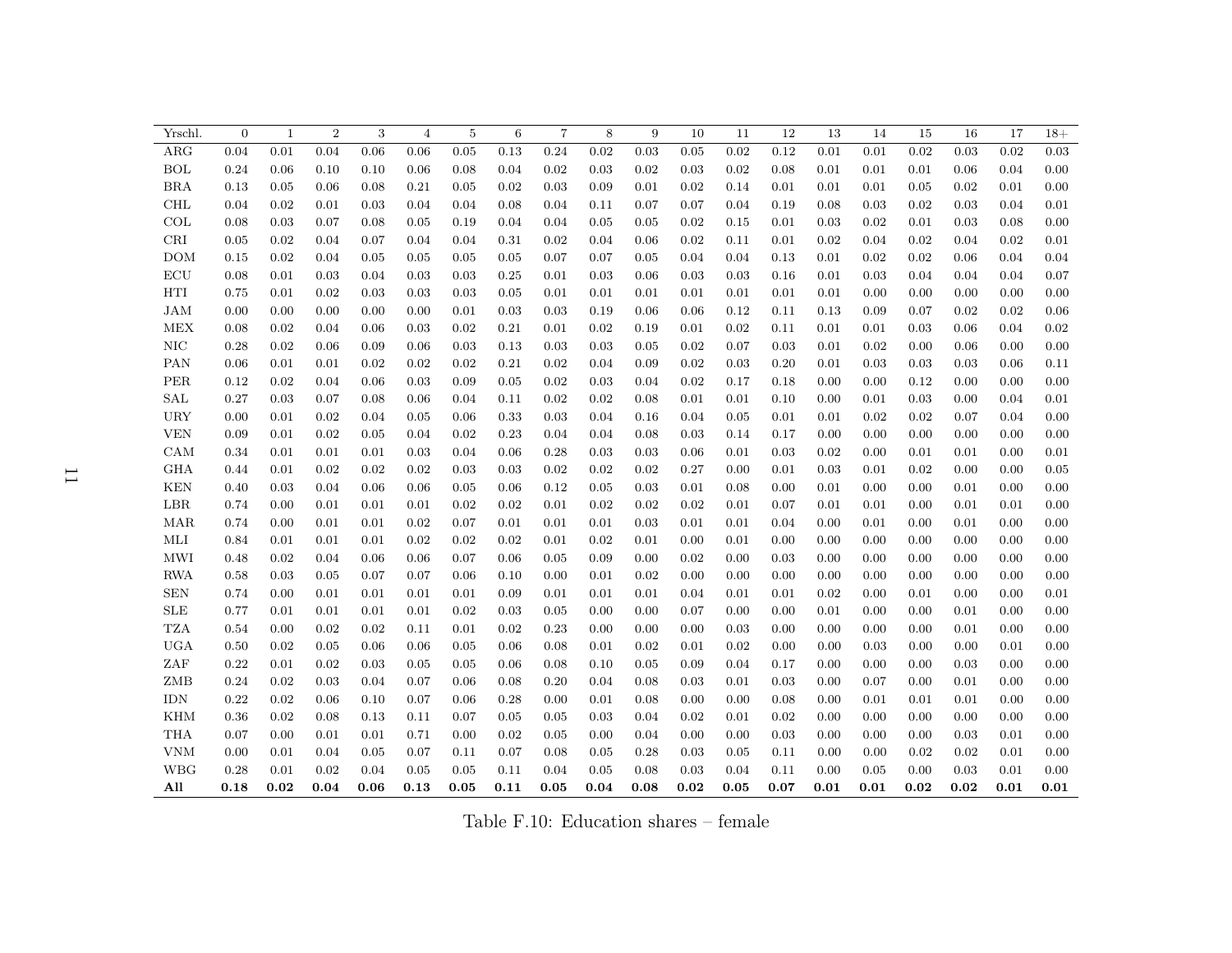| Yrschl.    | $\overline{0}$ | $\mathbf{1}$ | $\overline{2}$ | 3    | 4    | 5    | $\,6\,$ | $\overline{7}$ | $\,8\,$ | 9    | 10   | 11   | 12   | 13   | 14   | 15   | 16   | 17   | $18+$ |
|------------|----------------|--------------|----------------|------|------|------|---------|----------------|---------|------|------|------|------|------|------|------|------|------|-------|
| ARG        | 0.04           | 0.01         | 0.04           | 0.07 | 0.07 | 0.05 | 0.12    | 0.24           | 0.02    | 0.04 | 0.06 | 0.03 | 0.07 | 0.02 | 0.02 | 0.02 | 0.02 | 0.01 | 0.05  |
| BOL        | 0.08           | 0.03         | 0.07           | 0.10 | 0.08 | 0.10 | 0.06    | 0.03           | 0.05    | 0.03 | 0.05 | 0.04 | 0.12 | 0.01 | 0.01 | 0.02 | 0.05 | 0.08 | 0.00  |
| BRA        | 0.14           | 0.05         | 0.06           | 0.08 | 0.22 | 0.05 | 0.03    | 0.03           | 0.09    | 0.01 | 0.02 | 0.12 | 0.01 | 0.01 | 0.01 | 0.04 | 0.03 | 0.01 | 0.00  |
| $\rm CHL$  | 0.04           | 0.02         | 0.02           | 0.03 | 0.04 | 0.03 | 0.08    | 0.04           | 0.11    | 0.07 | 0.06 | 0.03 | 0.20 | 0.07 | 0.02 | 0.02 | 0.04 | 0.04 | 0.03  |
| COL        | 0.10           | 0.03         | 0.08           | 0.08 | 0.05 | 0.19 | 0.04    | 0.04           | 0.04    | 0.04 | 0.01 | 0.14 | 0.01 | 0.03 | 0.02 | 0.00 | 0.02 | 0.08 | 0.00  |
| CRI        | 0.06           | 0.02         | 0.04           | 0.07 | 0.04 | 0.03 | 0.31    | 0.02           | 0.04    | 0.06 | 0.02 | 0.10 | 0.01 | 0.02 | 0.03 | 0.02 | 0.04 | 0.03 | 0.02  |
| <b>DOM</b> | 0.16           | 0.02         | 0.04           | 0.06 | 0.05 | 0.05 | 0.05    | 0.08           | 0.08    | 0.05 | 0.05 | 0.04 | 0.11 | 0.01 | 0.01 | 0.02 | 0.04 | 0.03 | 0.04  |
| ECU        | 0.07           | 0.01         | 0.03           | 0.04 | 0.03 | 0.03 | 0.28    | 0.01           | 0.03    | 0.05 | 0.03 | 0.03 | 0.15 | 0.01 | 0.02 | 0.03 | 0.03 | 0.03 | 0.09  |
| HTI        | 0.62           | 0.01         | 0.03           | 0.04 | 0.05 | 0.04 | 0.07    | 0.02           | 0.02    | 0.02 | 0.02 | 0.02 | 0.02 | 0.02 | 0.00 | 0.00 | 0.00 | 0.01 | 0.00  |
| JAM        | 0.01           | 0.00         | 0.01           | 0.00 | 0.01 | 0.01 | 0.06    | 0.04           | 0.24    | 0.07 | 0.06 | 0.10 | 0.10 | 0.11 | 0.08 | 0.05 | 0.01 | 0.01 | 0.04  |
| <b>MEX</b> | 0.07           | 0.02         | 0.04           | 0.06 | 0.03 | 0.02 | 0.19    | 0.01           | 0.02    | 0.19 | 0.01 | 0.02 | 0.11 | 0.01 | 0.01 | 0.02 | 0.07 | 0.06 | 0.03  |
| NIC        | 0.26           | 0.03         | 0.06           | 0.09 | 0.07 | 0.03 | 0.13    | 0.03           | 0.03    | 0.05 | 0.02 | 0.07 | 0.02 | 0.01 | 0.02 | 0.01 | 0.07 | 0.00 | 0.00  |
| <b>PAN</b> | 0.05           | 0.01         | 0.02           | 0.03 | 0.02 | 0.02 | 0.24    | 0.02           | 0.04    | 0.10 | 0.02 | 0.03 | 0.20 | 0.01 | 0.02 | 0.03 | 0.02 | 0.04 | 0.08  |
| <b>PER</b> | 0.04           | 0.02         | 0.03           | 0.05 | 0.03 | 0.09 | 0.05    | 0.02           | 0.03    | 0.05 | 0.02 | 0.22 | 0.20 | 0.00 | 0.00 | 0.15 | 0.00 | 0.00 | 0.00  |
| SAL        | 0.21           | 0.03         | 0.07           | 0.08 | 0.05 | 0.03 | 0.13    | 0.02           | 0.02    | 0.11 | 0.01 | 0.02 | 0.10 | 0.01 | 0.01 | 0.03 | 0.01 | 0.05 | 0.02  |
| <b>URY</b> | 0.01           | 0.01         | 0.03           | 0.07 | 0.07 | 0.06 | 0.34    | 0.03           | 0.05    | 0.15 | 0.04 | 0.04 | 0.01 | 0.01 | 0.01 | 0.02 | 0.02 | 0.05 | 0.00  |
| <b>VEN</b> | 0.10           | 0.01         | 0.03           | 0.05 | 0.04 | 0.02 | 0.23    | 0.04           | 0.04    | 0.08 | 0.03 | 0.14 | 0.17 | 0.00 | 0.00 | 0.00 | 0.00 | 0.00 | 0.00  |
| CAM        | 0.28           | 0.01         | 0.01           | 0.02 | 0.03 | 0.03 | 0.05    | 0.28           | 0.02    | 0.03 | 0.07 | 0.02 | 0.04 | 0.04 | 0.01 | 0.01 | 0.02 | 0.01 | 0.02  |
| <b>GHA</b> | 0.30           | 0.01         | 0.01           | 0.01 | 0.02 | 0.02 | 0.02    | 0.01           | 0.01    | 0.02 | 0.35 | 0.00 | 0.01 | 0.03 | 0.02 | 0.03 | 0.00 | 0.01 | 0.11  |
| <b>KEN</b> | 0.23           | 0.03         | 0.04           | 0.07 | 0.07 | 0.05 | 0.06    | 0.13           | 0.10    | 0.04 | 0.01 | 0.13 | 0.00 | 0.02 | 0.00 | 0.00 | 0.02 | 0.00 | 0.00  |
| LBR        | 0.41           | 0.01         | 0.01           | 0.01 | 0.01 | 0.02 | 0.03    | 0.03           | 0.04    | 0.05 | 0.04 | 0.03 | 0.20 | 0.02 | 0.01 | 0.01 | 0.04 | 0.02 | 0.00  |
| MAR        | 0.56           | 0.01         | 0.01           | 0.02 | 0.03 | 0.13 | 0.01    | 0.01           | 0.02    | 0.04 | 0.02 | 0.02 | 0.06 | 0.01 | 0.01 | 0.00 | 0.02 | 0.00 | 0.01  |
| MLI        | 0.80           | 0.01         | 0.01           | 0.01 | 0.02 | 0.02 | 0.02    | 0.01           | 0.02    | 0.02 | 0.00 | 0.01 | 0.00 | 0.01 | 0.01 | 0.00 | 0.02 | 0.00 | 0.01  |
| MWI        | 0.25           | 0.02         | 0.04           | 0.06 | 0.07 | 0.08 | 0.07    | 0.07           | 0.18    | 0.01 | 0.05 | 0.01 | 0.07 | 0.00 | 0.01 | 0.00 | 0.01 | 0.00 | 0.00  |
| <b>RWA</b> | 0.37           | 0.03         | 0.06           | 0.09 | 0.10 | 0.09 | 0.19    | 0.01           | 0.01    | 0.02 | 0.01 | 0.01 | 0.01 | 0.00 | 0.00 | 0.00 | 0.00 | 0.00 | 0.00  |
| <b>SEN</b> | 0.68           | 0.00         | 0.00           | 0.01 | 0.01 | 0.01 | 0.09    | 0.01           | 0.01    | 0.01 | 0.05 | 0.01 | 0.01 | 0.03 | 0.01 | 0.01 | 0.01 | 0.01 | 0.02  |
| <b>SLE</b> | 0.60           | 0.01         | 0.01           | 0.01 | 0.02 | 0.02 | 0.03    | 0.09           | 0.00    | 0.00 | 0.14 | 0.00 | 0.00 | 0.03 | 0.00 | 0.00 | 0.03 | 0.00 | 0.00  |
| <b>TZA</b> | 0.31           | 0.01         | 0.03           | 0.03 | 0.18 | 0.02 | 0.02    | 0.31           | 0.00    | 0.01 | 0.00 | 0.05 | 0.00 | 0.01 | 0.00 | 0.00 | 0.01 | 0.00 | 0.00  |
| <b>UGA</b> | 0.25           | 0.02         | 0.04           | 0.07 | 0.08 | 0.07 | 0.10    | 0.13           | 0.03    | 0.04 | 0.02 | 0.05 | 0.00 | 0.01 | 0.06 | 0.00 | 0.00 | 0.02 | 0.00  |
| ZAF        | 0.21           | 0.01         | 0.02           | 0.04 | 0.05 | 0.05 | 0.06    | 0.07           | 0.10    | 0.05 | 0.09 | 0.04 | 0.18 | 0.00 | 0.00 | 0.00 | 0.04 | 0.00 | 0.00  |
| ZMB        | 0.13           | 0.01         | 0.02           | 0.03 | 0.04 | 0.04 | 0.07    | 0.18           | 0.04    | 0.10 | 0.06 | 0.02 | 0.09 | 0.00 | 0.15 | 0.00 | 0.03 | 0.00 | 0.00  |
| <b>IDN</b> | 0.13           | 0.02         | 0.05           | 0.11 | 0.06 | 0.05 | 0.31    | 0.00           | 0.01    | 0.09 | 0.00 | 0.01 | 0.12 | 0.00 | 0.01 | 0.02 | 0.02 | 0.00 | 0.00  |
| <b>KHM</b> | 0.18           | 0.01         | 0.05           | 0.10 | 0.11 | 0.09 | 0.07    | 0.11           | 0.06    | 0.09 | 0.04 | 0.02 | 0.05 | 0.00 | 0.01 | 0.00 | 0.02 | 0.00 | 0.00  |
| <b>THA</b> | 0.05           | 0.00         | 0.01           | 0.01 | 0.65 | 0.00 | 0.02    | 0.06           | 0.00    | 0.08 | 0.00 | 0.00 | 0.06 | 0.00 | 0.00 | 0.00 | 0.04 | 0.01 | 0.00  |
| <b>VNM</b> | 0.00           | 0.01         | 0.03           | 0.04 | 0.05 | 0.12 | 0.06    | 0.08           | 0.05    | 0.27 | 0.03 | 0.07 | 0.13 | 0.00 | 0.00 | 0.01 | 0.03 | 0.02 | 0.01  |
| <b>WBG</b> | 0.13           | 0.01         | 0.02           | 0.04 | 0.06 | 0.06 | 0.12    | 0.05           | 0.05    | 0.08 | 0.02 | 0.05 | 0.11 | 0.00 | 0.06 | 0.01 | 0.07 | 0.04 | 0.00  |
| All        | 0.14           | 0.02         | 0.04           | 0.06 | 0.12 | 0.06 | 0.11    | 0.05           | 0.04    | 0.08 | 0.03 | 0.06 | 0.08 | 0.01 | 0.01 | 0.02 | 0.03 | 0.02 | 0.01  |

Table F.11: Education shares – male